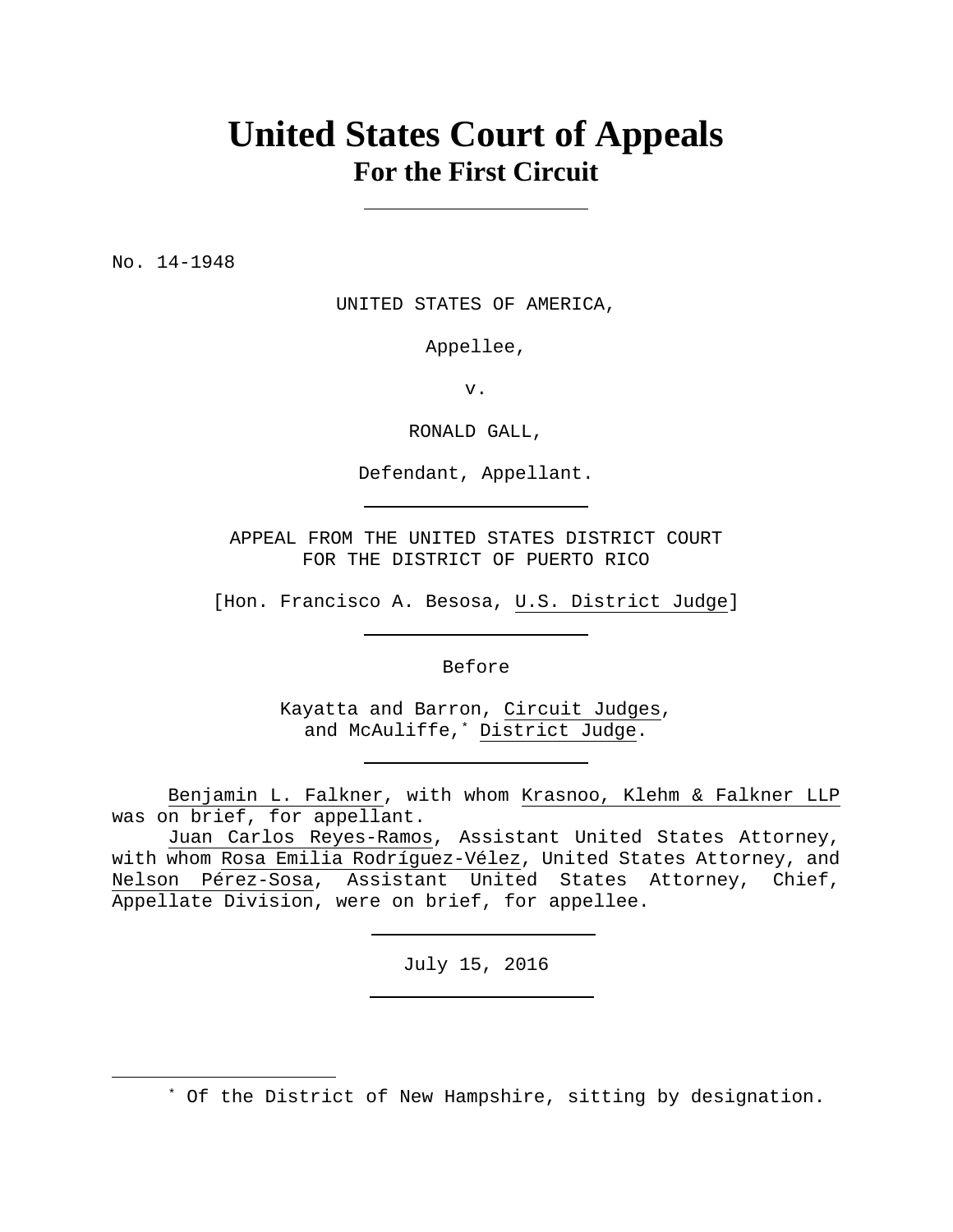**BARRON**, **Circuit Judge**. Ronald Gall pleaded guilty to one count of possessing child pornography, in violation of 18 U.S.C. § 2252(a)(4)(B)**.** For that offense, the District Court sentenced him to 135 months in prison and 15 years of supervised release, subject to various conditions. Gall challenges his conviction, his prison sentence, and one of his conditions of supervised relief. We affirm the conviction and prison sentence, but vacate the challenged supervised release condition. We therefore remand for partial resentencing.

**I.**

 In October 2013, officers of the Child Exploitation Investigations Group in San Juan, Puerto Rico, received information that six images of child pornography had been uploaded to the internet from two email addresses that Gall used.<sup>1</sup> Based on that information, the officers obtained a search warrant for Gall's residence.

 When the officers executed the warrant, they found that Gall possessed over 2,000 images and videos of child pornography. The pornographic material included images of prepubescent children.

 <sup>1</sup> Because Gall pleaded guilty, we take the facts from the uncontested portions of the change-of-plea colloquy, presentence report, and sentencing hearing. See United States v. Torres-Landrúa, 783 F.3d 58, 61 (1st Cir. 2015).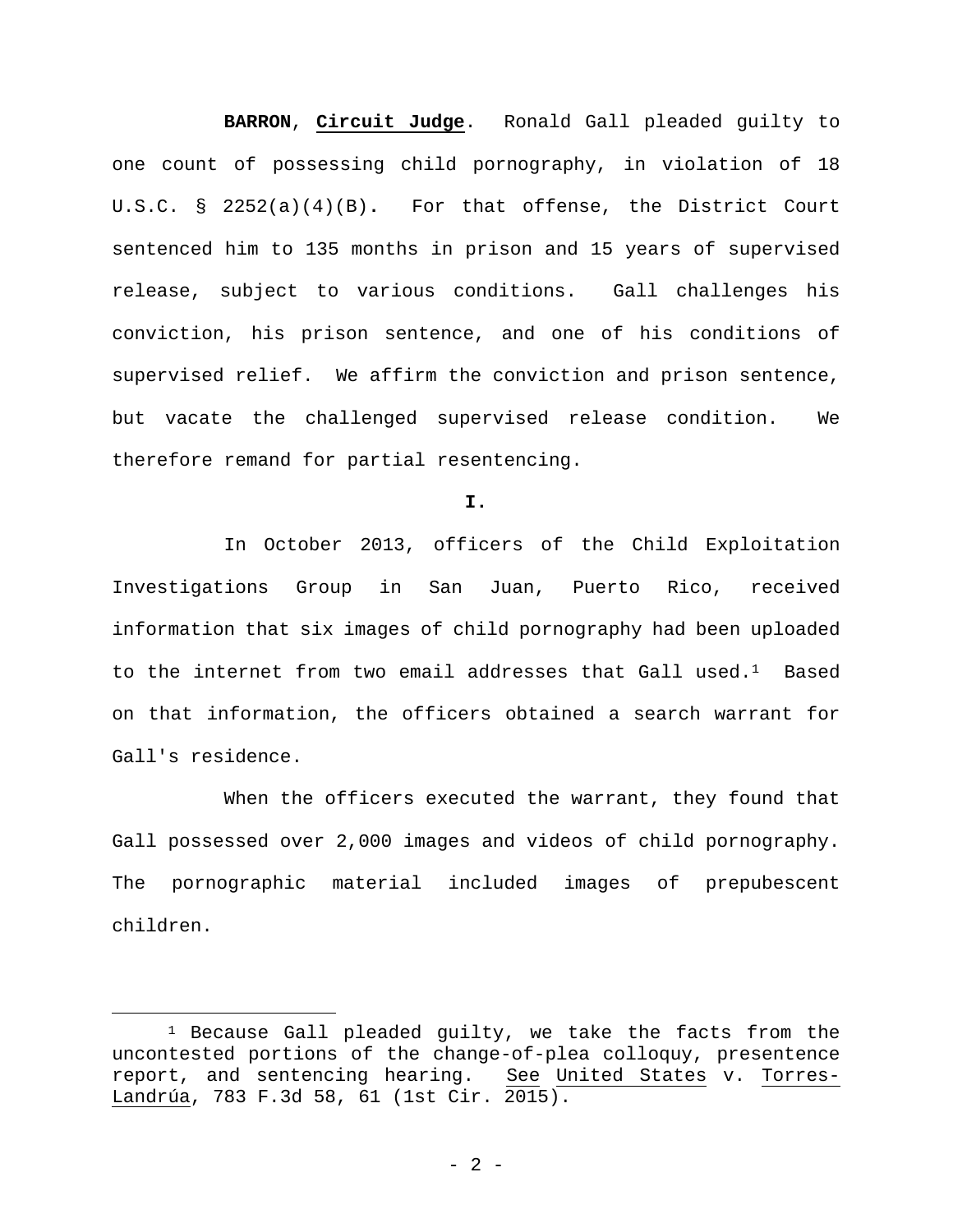Gall was charged with one count of possessing child pornography, in violation of 18 U.S.C. § 2252(a)(4)(B), and eight counts of transporting child pornography, in violation of 18 U.S.C. § 2252(a)(1). With respect to the possession count, the indictment alleged that the child pornography Gall possessed included depictions of "prepubescent children engaging in sexually explicit conduct."

 A person convicted of possessing child pornography is generally subject to a ten-year maximum sentence. 18 U.S.C. § 2252(b)(2). The maximum sentence is higher, however, "if any visual depiction involved in the offense involved a prepubescent minor or a minor who had not attained 12 years of age." Id. In that case, the maximum term of imprisonment is twenty years. Id.

 Gall chose not to go to trial. Instead, he reached a plea agreement with the government. Under the agreement, he would plead guilty to "COUNT ONE of the indictment" -- the possession count -- and the government would drop the eight counts of transporting child pornography.

 In describing the possession count, Gall's plea agreement did not expressly reference the fact, included in the indictment, that the child pornography that Gall possessed included images of prepubescent children. Nor was there any express reference to images of prepubescent children in the section of the plea agreement that recounted the factual basis for Gall's

 $- 3 -$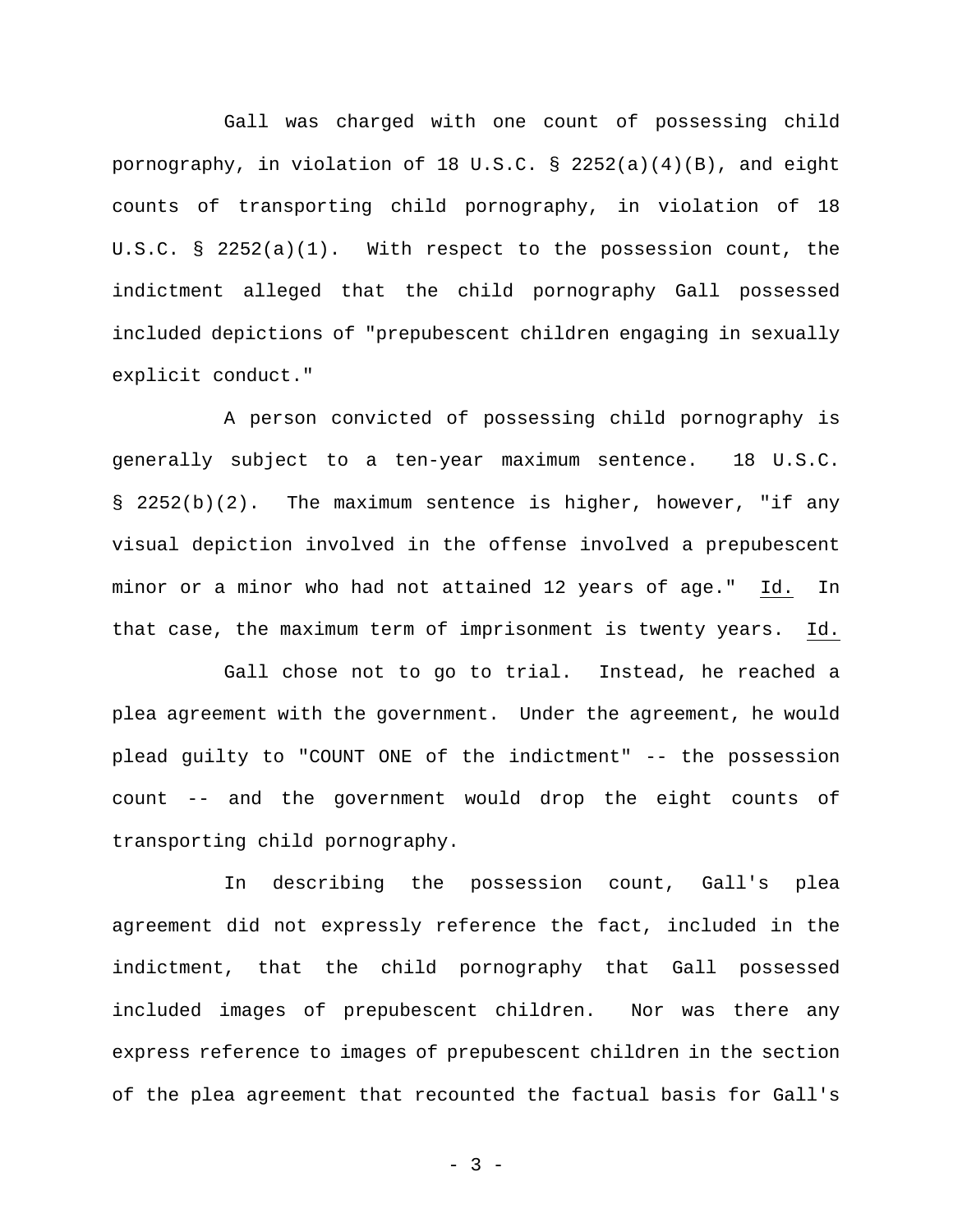plea.<sup>2</sup> Moreover, the agreement stated that the "maximum penalt[y]" for the count to which Gall would plead guilty was ten years in prison, which is the maximum prison sentence for possession of child pornography that does not depict prepubescent children. Id.

 At Gall's change-of-plea hearing, the District Court advised Gall that he was pleading guilty to possession of child pornography and that the maximum available penalty was ten years' imprisonment. Gall agreed to the factual basis for the plea -- which, like the plea agreement, included no express statement that Gall possessed images of prepubescent children - and the District Court accepted Gall's guilty plea.

 The probation office then prepared the presentence report (PSR), and the parties appeared for sentencing. Before sentencing began, however, Gall's counsel notified the District Court that "there is an issue that I just found out, that I only noticed." Defense counsel continued, "[w]hen this Defendant pled guilty, he pled guilty to possession of child porn." Defense counsel then asked to go "[o]ff the record, if I can," and a sidebar discussion ensued.

 <sup>2</sup> The only express reference to prepubescent images in the plea agreement was in the section of the agreement that calculated Gall's offense level under the United States Sentencing Guidelines. Those calculations included a two-level enhancement on the ground that "[t]he material involved a pre-pubescent minor."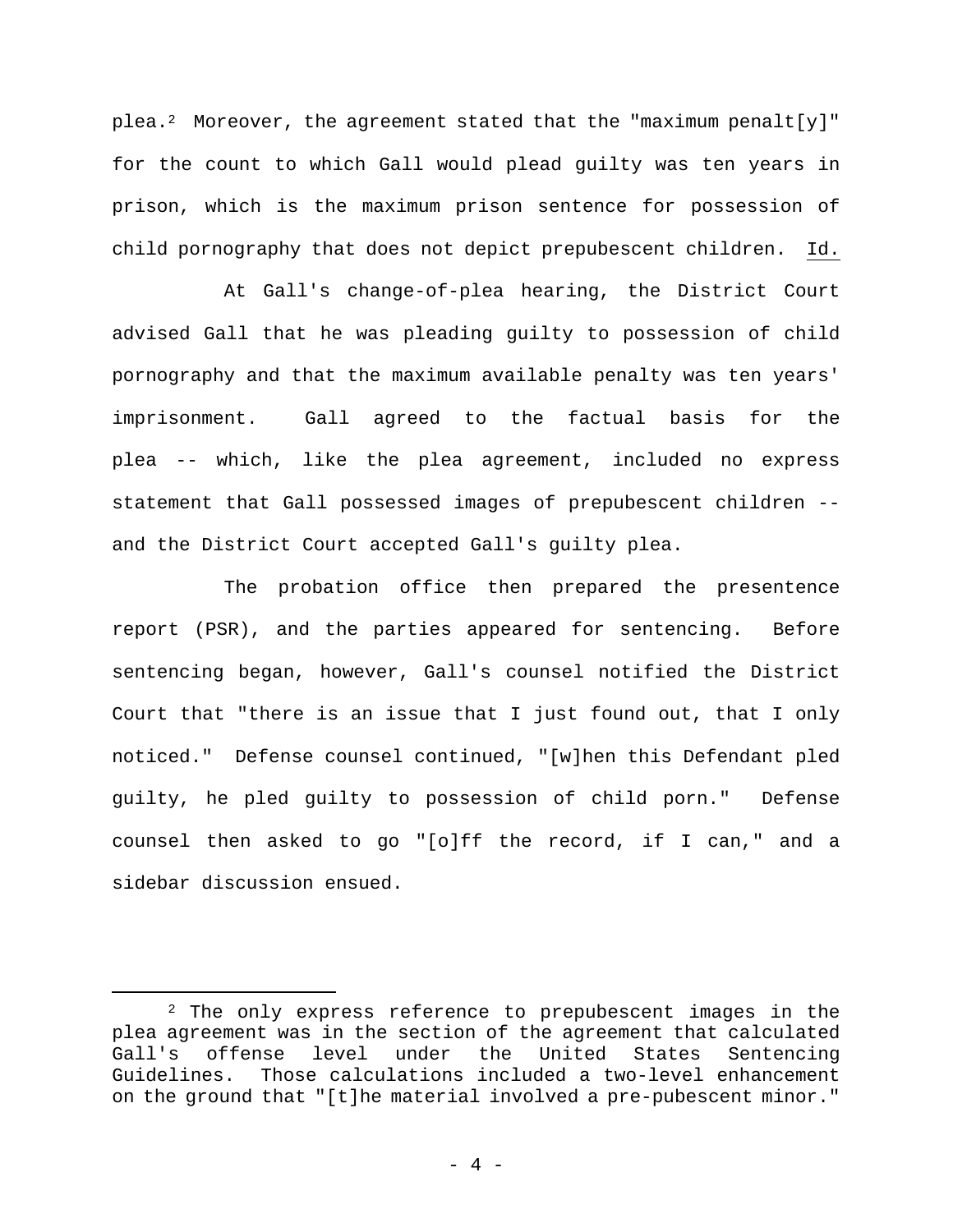Following the sidebar, the District Court then stated on the record:

> Based on what we discussed at sidebar off the record, it appears that at the change of plea hearing, Mr. Gall was not advised correctly as to the minimum and maximum terms of imprisonment to which he may be subject. So, therefore, we are going to have to start all over again.

> So, [defense counsel], you said we could have another change of plea hearing sometime next week.

The District Court also stated that it "underst[ood]" that "[t]he terms of the plea . . . will be the same."

 Defense counsel agreed that "the terms of the plea agreement [would be] exactly the same" and that "[i]t's basically changing a sentence." And the District Court at that point added, "[b]ut certain matters have to be explained to Mr. Gall during the change of plea hearing, and we will have to do that."

When the parties reconvened for a second change-of-plea hearing, the government noted "for the purposes of the record" that there had been "an error" by the government "in the drafting" of the plea agreement, "specifically the maximum penalty for Count One in this case." The government stated that although the plea agreement "originally said [the maximum sentence] was 10 years, . . . it's actually 20 years, given the way that it's charged," that is, "[b]ecause this involves [images of] prepubescent minors." The government noted that the parties had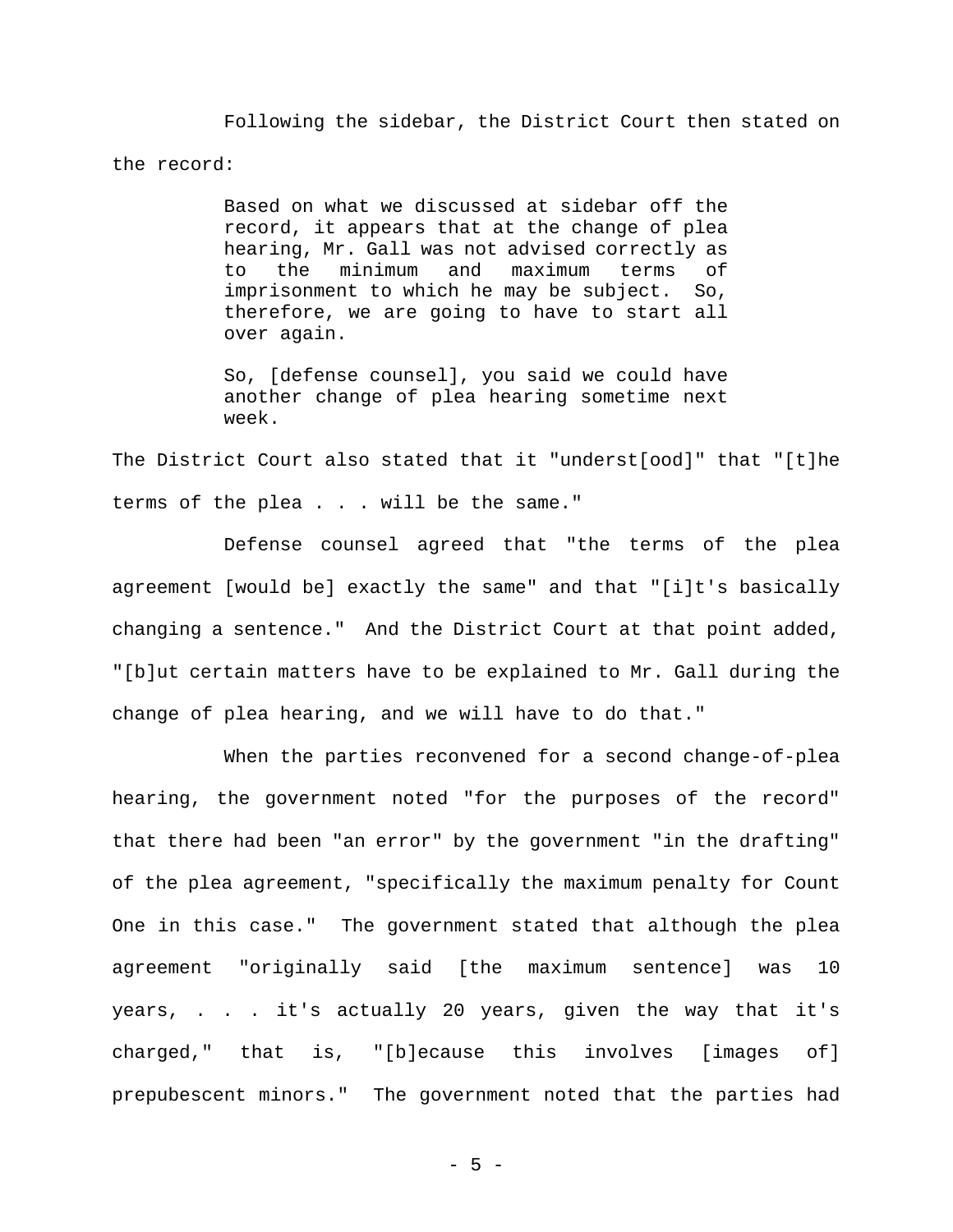amended the plea agreement to state that the maximum sentence for Gall's offense was twenty years, not ten.

 The District Court asked defense counsel whether she was "in agreement with what [the prosecutor] has indicated." She answered that she was. Gall also answered affirmatively when asked whether he "underst[ood] that because the indictment charges pornography involving prepubescent minors, the term of imprisonment is not more than 20 years rather than [not more than] 10 years." In addition, Gall agreed that he was "willing to plead guilty with these amendments to the plea agreement." Finally, Gall and defense counsel both agreed that it was not "necessary to go through the plea agreement colloquy" and that the District Court could go "straight to sentencing."

 At sentencing, the District Court calculated Gall's sentencing range under the United States Sentencing Guidelines as 135 to 168 months -- the same calculation contained in the PSR, to which no party had objected. The District Court sentenced Gall to 135 months in prison and 15 years of supervised release. Gall now appeals both the conviction and the sentence.3

<sup>&</sup>lt;sup>3</sup> The parties agree that the waiver-of-appeal provision in Gall's plea agreement does not bar this appeal, and we proceed on that understanding as well.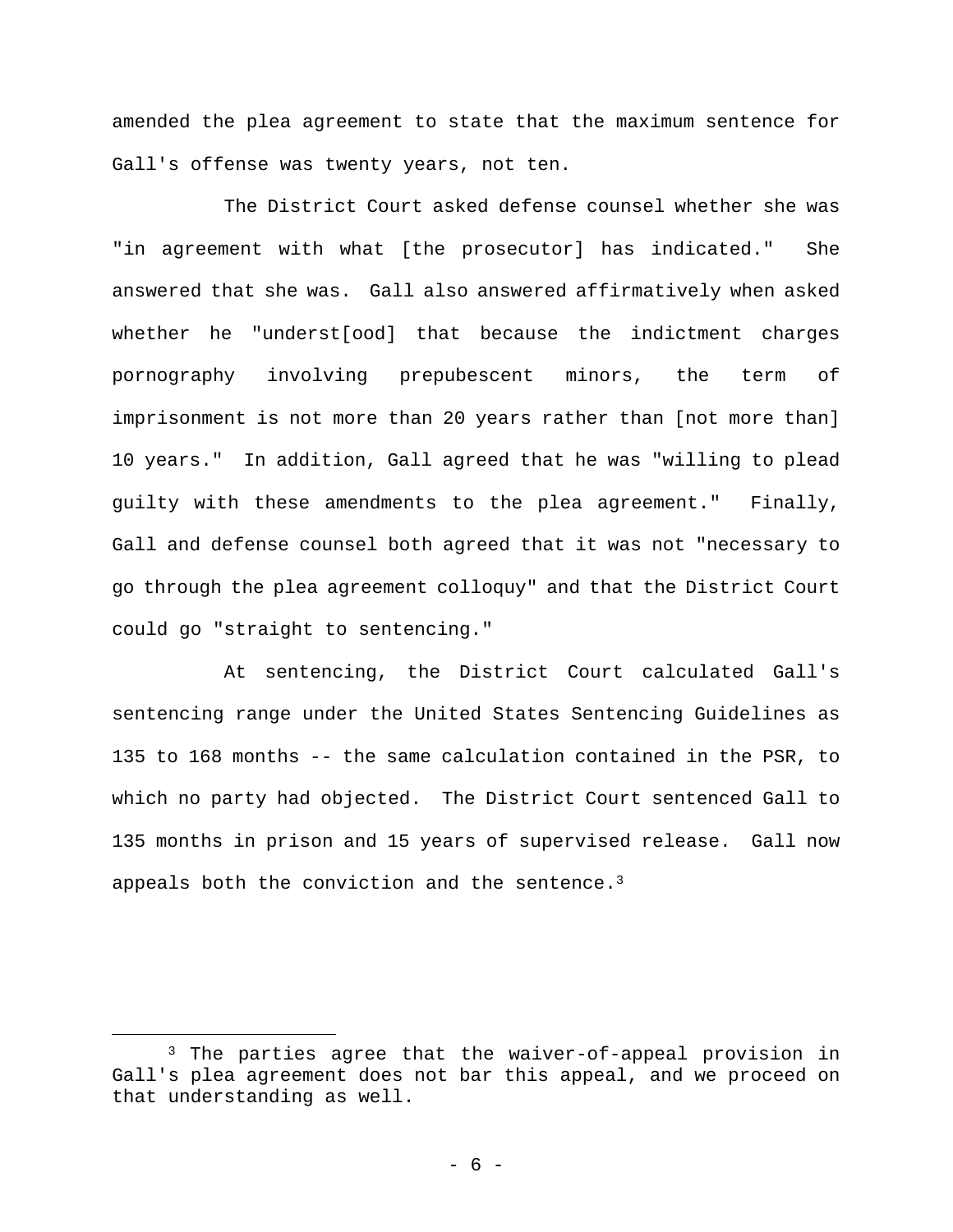In challenging his conviction, Gall first argues that the District Court violated the Double Jeopardy Clause of the United States Constitution when it "effectively vacat[ed]" his first guilty plea and permitted the prosecution to continue via the second change-of-plea hearing. In making that argument, Gall contends that this first plea was to possession of child pornography and not to possession of prepubescent child pornography. From that premise, he then argues that the Double Jeopardy Clause barred the District Court from vacating that first plea and accepting the second. He thus contends that we must vacate the second plea and remand so that he may be resentenced in accordance with his first plea.4

 The government responds that Gall mischaracterizes what happened below. The government insists that Gall's initial plea was to possessing prepubescent child pornography. The government

 <sup>4</sup> Gall did not argue to us in his opening brief or reply brief that his plea to possession of prepubescent child pornography lacked an adequate factual basis, notwithstanding that the unobjected-to PSR reports that the images he possessed included those of prepubescent children. We therefore do not address that argument. See, e.g., Sandstrom v. ChemLawn Corp., 904 F.2d 83, 86 (1st Cir. 1990); cf. United States v. Delgado-Hernández, 420 F.3d 16, 32 (1st Cir. 2005) ("Because the record as a whole contains a 'rational basis in facts' to support [the defendant]'s guilty plea, [the defendant] fails to establish prejudice resulting from the court's inability to evaluate the factual basis proffered by the government during the proceedings below." (quoting United States v. Gandia-Maysonet, 227 F.3d 1, 6 (1st Cir. 2000))).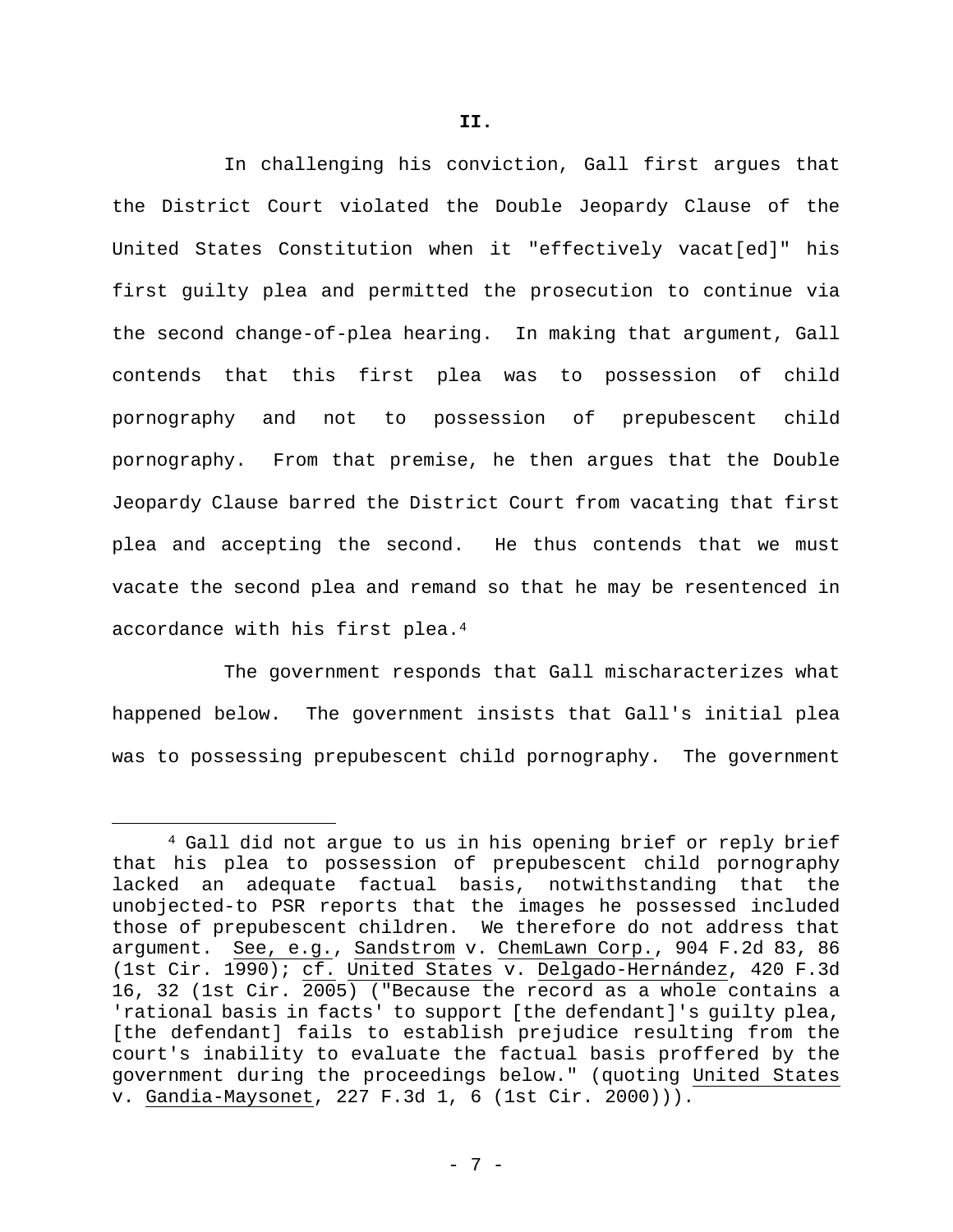further contends that, by holding a second change-of-plea hearing, the District Court merely ensured that Gall was properly advised -- as he had not been at the initial change-of-plea hearing -- of the maximum prison term for the offense to which he was pleading.

 But even assuming that Gall's characterization of what happened below is correct, his Double Jeopardy Clause challenge fails due to our decision in United States v. Santiago Soto, 825 F.2d 616 (1st Cir. 1987). In that case, we explained that "[t]he mere acceptance of a guilty plea does not carry the same expectation of finality and tranquility that comes with a jury's verdict or with an entry of judgment and sentence." Id. at 620. We explained that when "the judge [had] initially accepted the [defendant's] guilty plea [to a lesser-included offense] but then rejected it within the same proceeding," "without having imposed sentence and entered judgment," "[the] defendant was not placed in jeopardy in any meaningful sense." Id. For that reason, we concluded that "continuing [the] prosecution" of the defendant on the greater offense did not violate the Double Jeopardy Clause. Id.

 Because Gall's case is not distinguishable from Santiago Soto, he has not shown any error, let alone the "clear or obvious" error that he must under the plain error standard of review that he concedes applies due to his failure to raise this challenge

- 8 -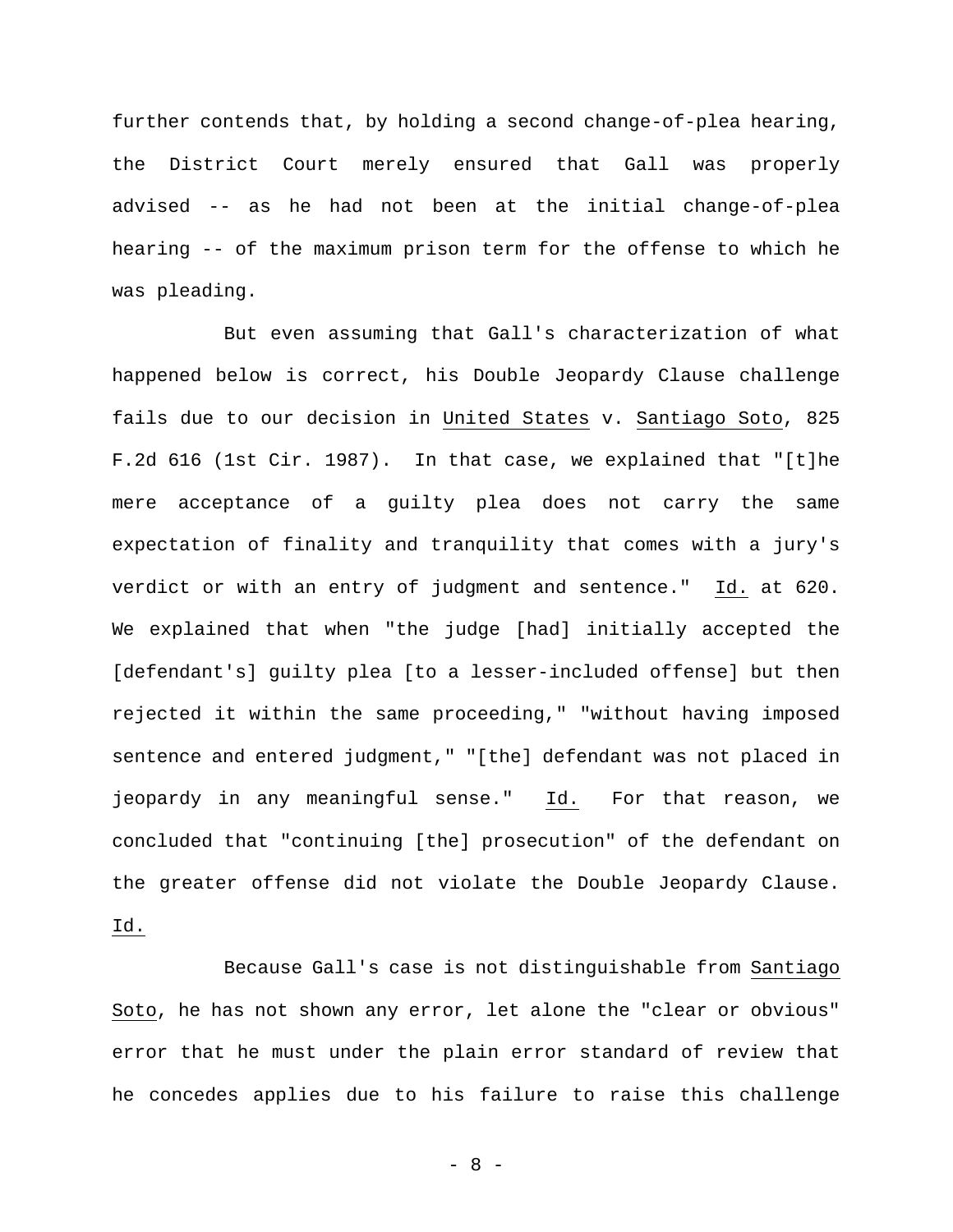below. United States v. Figuereo, 404 F.3d 537, 540 (1st Cir. 2005) (quoting United States v. Duarte, 246 F.3d 56, 60 (1st Cir. 2001)). Accordingly, the Double Jeopardy Clause did not bar the government from "continuing its prosecution" of Gall on the greater offense, even if we assume, favorably to Gall, that his initial plea was to a lesser-included one. Santiago Soto, 825 F.2d at 620.5

## **III.**

Gall next challenges his conviction on the ground that the Federal Rules of Criminal Procedure barred the District Court from "vacat[ing]" the first plea and accepting the second because the District Court took such actions after the PSR had issued. This challenge is also subject to review for plain error as it is also raised for the first time on appeal, as Gall acknowledges. See Figuereo, 404 F.3d at 540. But even if we once again assume -- favorably to Gall -- that the initial plea was only to possession of child pornography and not to possession of child pornography depicting prepubescent children, this challenge still fails.

 <sup>5</sup> Gall's reliance on United States v. Pena, 742 F.3d 508 (1st Cir. 2014), is unavailing. In that case, we refused to permit the government to attempt to prove an offense element that would raise the mandatory minimum after the defendant had already been sentenced on a guilty plea explicitly disclaiming the existence of that element.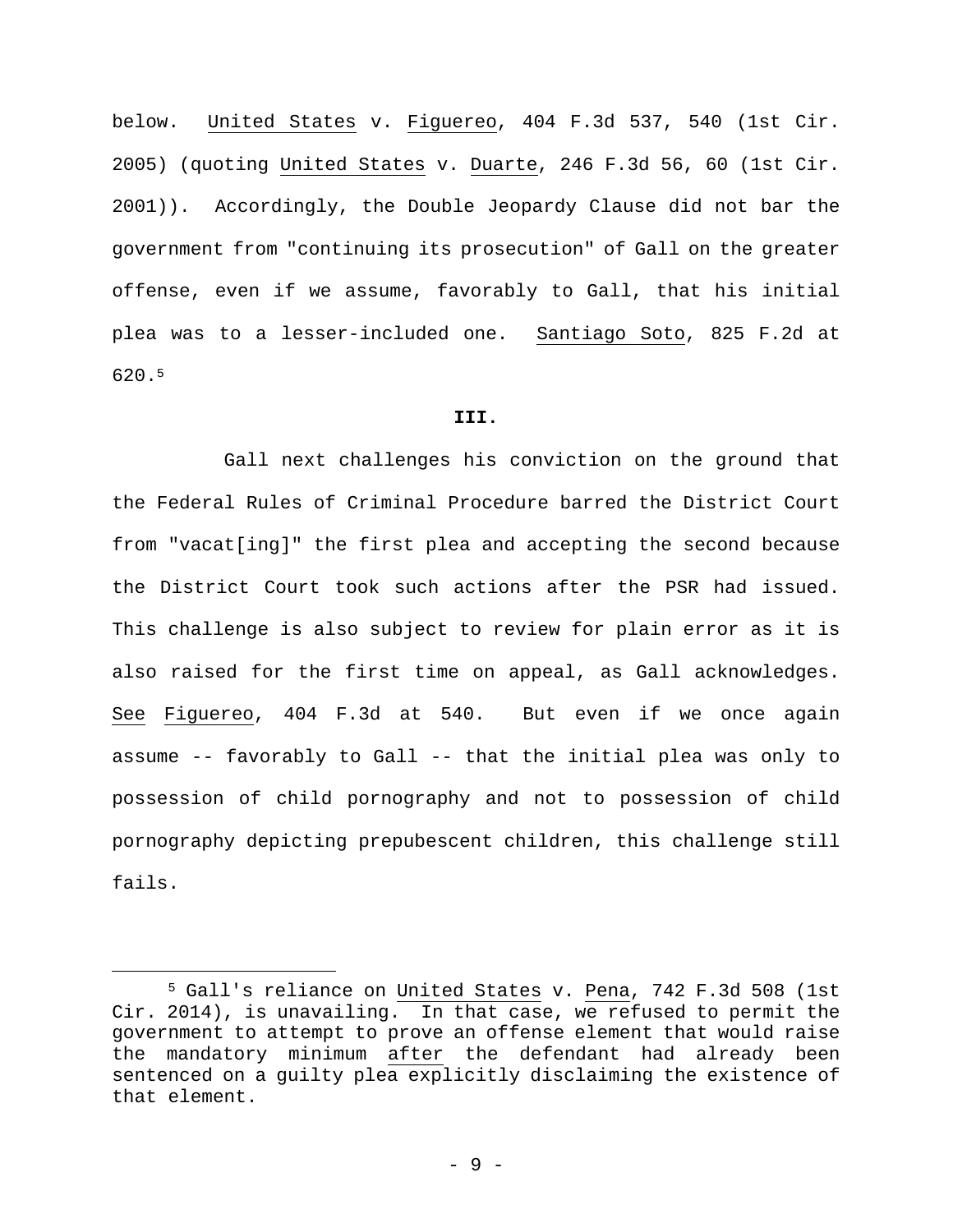As Gall points out, we have interpreted Federal Rules of Criminal Procedure 11 and 32 to prohibit a trial court from accepting a bargained-for guilty plea, viewing the defendant's PSR, and then rejecting, without the defendant's consent, the previously-accepted bargained-for plea on the basis of the facts contained in the PSR. See United States v. Cruz, 709 F.2d 111, 115 (1st Cir. 1983), abrogation on other grounds recognized by Santiago Soto, 825 F.2d at 619. And we also have held that this bar applies even if the District Court does not rely on facts contained in the PSR, so long as the District Court vacates the guilty plea after the PSR is issued. See United States v. Kurkculer, 918 F.2d 295, 301-02 (1st Cir. 1990) (citing Cruz, 709 F.2d at 115).

 But neither Cruz nor Kurkculer holds that a defendant may not consent to a district court vacating a plea after the PSR has issued. In fact, both cases indicate the opposite. See id. at 301 ("The [district] court may" "defer its decision [to reject or accept a guilty plea] until it has had the opportunity to review the presentence report" "only if it has the defendant's permission to [do so]." (citing Fed. R. Crim. P. 32)); Cruz, 709 F.2d at 115 ("Under Rules 11 and 32, the [district] court could not use [information it obtained from the PSR] to accept or reject the plea unless it had defendant's consent.").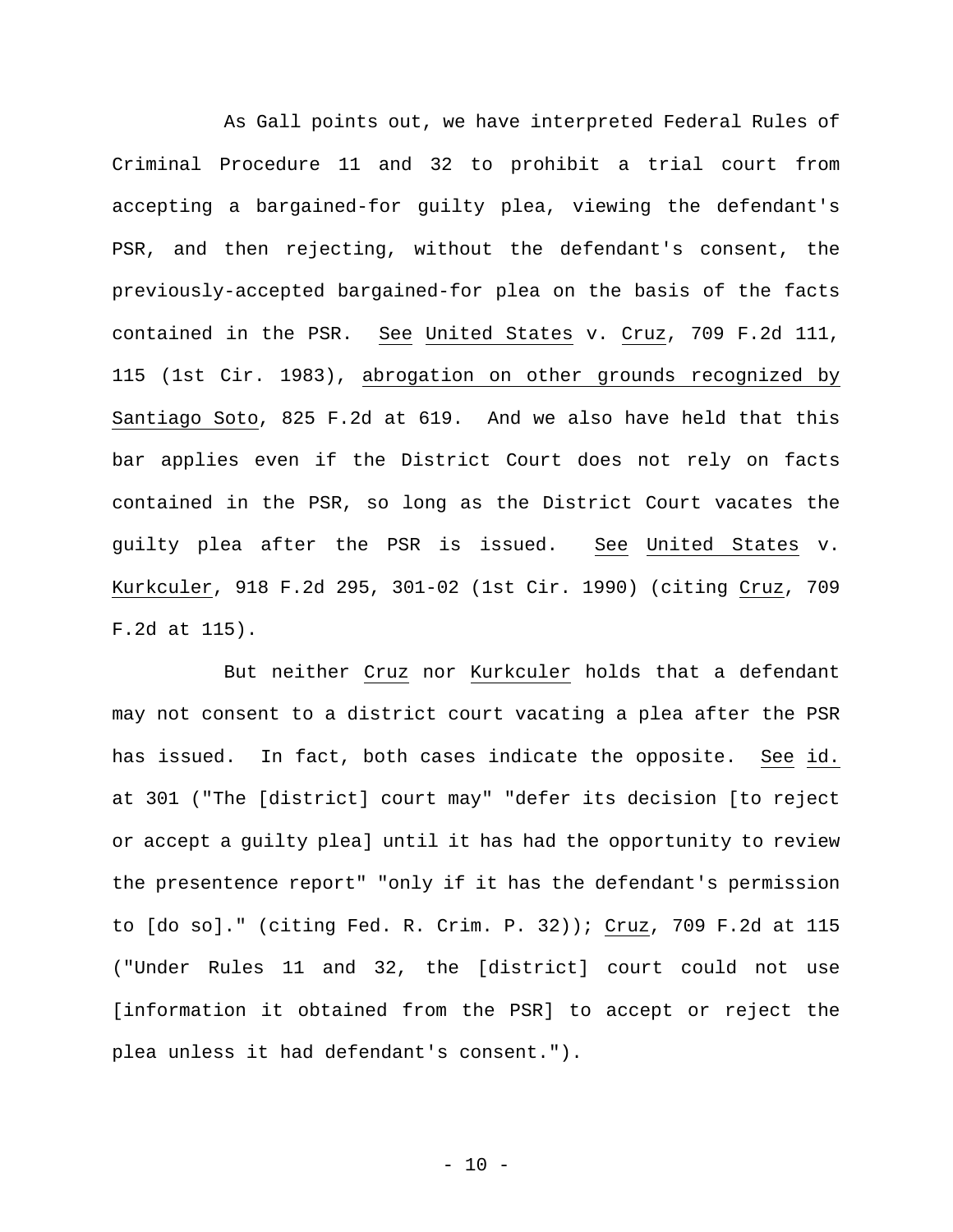These cases are thus of no help to Gall. The transcript suggests -- and Gall does not dispute in his opening brief -- that he did consent to the District Court's taking his second plea, even though the PSR by then had been issued. We therefore cannot say that the District Court committed clear or obvious error under either Rule 11 or Rule 32 in proceeding as it did. As a result, we cannot say that Gall has met his burden under the plain error standard of review.

## **IV.**

Gall's final challenge to his conviction asserts that his lawyer provided ineffective assistance in violation of his Sixth Amendment rights. See Strickland v. Washington, 466 U.S. 668, 686 (1984). In Gall's view, the Sixth Amendment required his counsel to challenge the District Court's decision to (1) hold a second plea colloquy at which it advised Gall that his conviction was to possessing prepubescent child pornography and carried a maximum sentence of twenty years, not ten; (2) accept Gall's guilty plea to that offense; and (3) sentence Gall, consistent with that guilty plea, to more than ten years in prison.

 Specifically, Gall contends that his counsel was obliged to argue that (1) Gall had entered into an agreement with the government whereby he would plead guilty to possession of child pornography (which carries a maximum sentence of ten years), rather than possession of prepubescent child pornography (which carries

- 11 -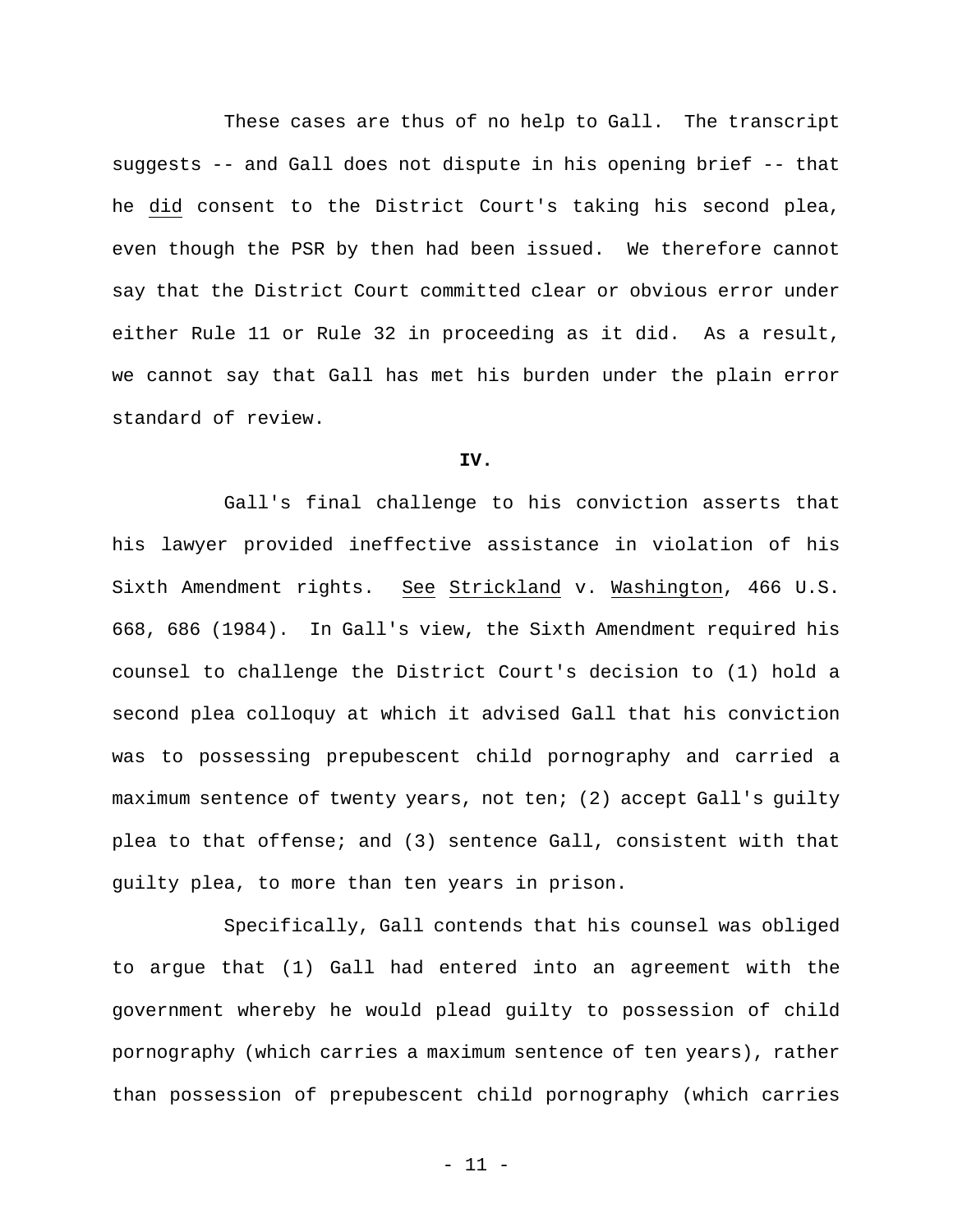a maximum sentence of twenty years); (2) Gall's initial guilty plea was consistent with that agreement, as it was a plea to possession of child pornography with a maximum sentence of ten years; and (3) the District Court was thus not permitted to reject the initially bargained-for plea. Gall further contends that he was prejudiced by counsel's failure to make this argument because, had that argument been successful, the longest prison term to which he could have been sentenced would have been ten years -- fifteen months shorter than the 135 months to which he was sentenced.

 We usually decline to review ineffective assistance of counsel claims that are raised on direct appeal because such claims are often highly fact-dependent. Our practice is thus to leave them for initial consideration by the district courts in petitions that may be brought pursuant to 28 U.S.C. § 2255. See United States v. Vázquez-Larrauri, 778 F.3d 276, 293 (1st Cir. 2015). And although we have made exceptions "where the critical facts are not genuinely in dispute and the record is sufficiently developed to allow reasoned consideration of an ineffective assistance claim" on direct appeal, id. at 293-94 (quoting United States v. Reyes, 352 F.3d 511, 517 (1st Cir. 2003)), this case is not of that ilk.

 To find merit in Gall's Strickland claim, we would have to find merit in the argument Gall faults his counsel for failing to make. See United States v. Porter, 924 F.2d 395, 397 (1st Cir.

- 12 -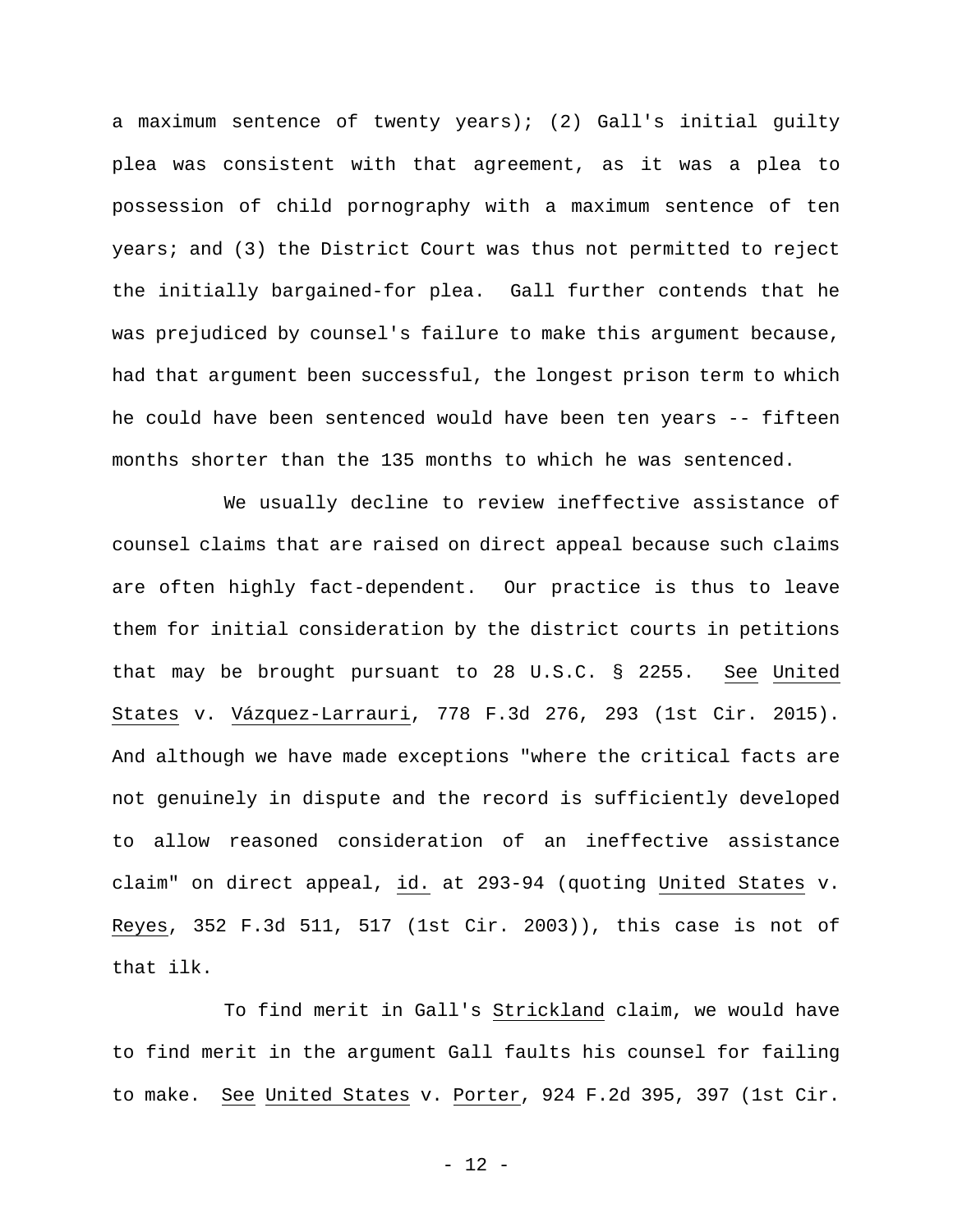1991) (holding that counsel, to render effective assistance, "need not make meritless arguments"). But that determination depends, at least in part, on whether Gall's plea agreement provided that Gall would plead guilty to possessing child pornography and not prepubescent child pornography. As we shall explain, however, the record on appeal is simply too undeveloped to permit us to make this critical determination.

 The plea agreement is not clear on its face. On the one hand, it states that Gall will plead guilty to "COUNT ONE" in the indictment, which charges possession of prepubescent child pornography, and includes a stipulation to an enhancement of two points to Gall's offense level under the Sentencing Guidelines for "material involv[ing] a pre-pubescent minor." On the other hand, the agreement states that the maximum sentence Gall will face in consequence of pleading guilty to "COUNT ONE" is only ten years, which is the maximum prison sentence that applies to possessing child pornography as opposed to prepubescent child pornography, see 18 U.S.C. § 2252(b)(2).

 Our precedent makes clear that such a facial ambiguity in a plea agreement does not in and of itself require us to construe the plea agreement in favor of the defendant. Rather, when the words of a plea agreement are unclear, extrinsic evidence may be

- 13 -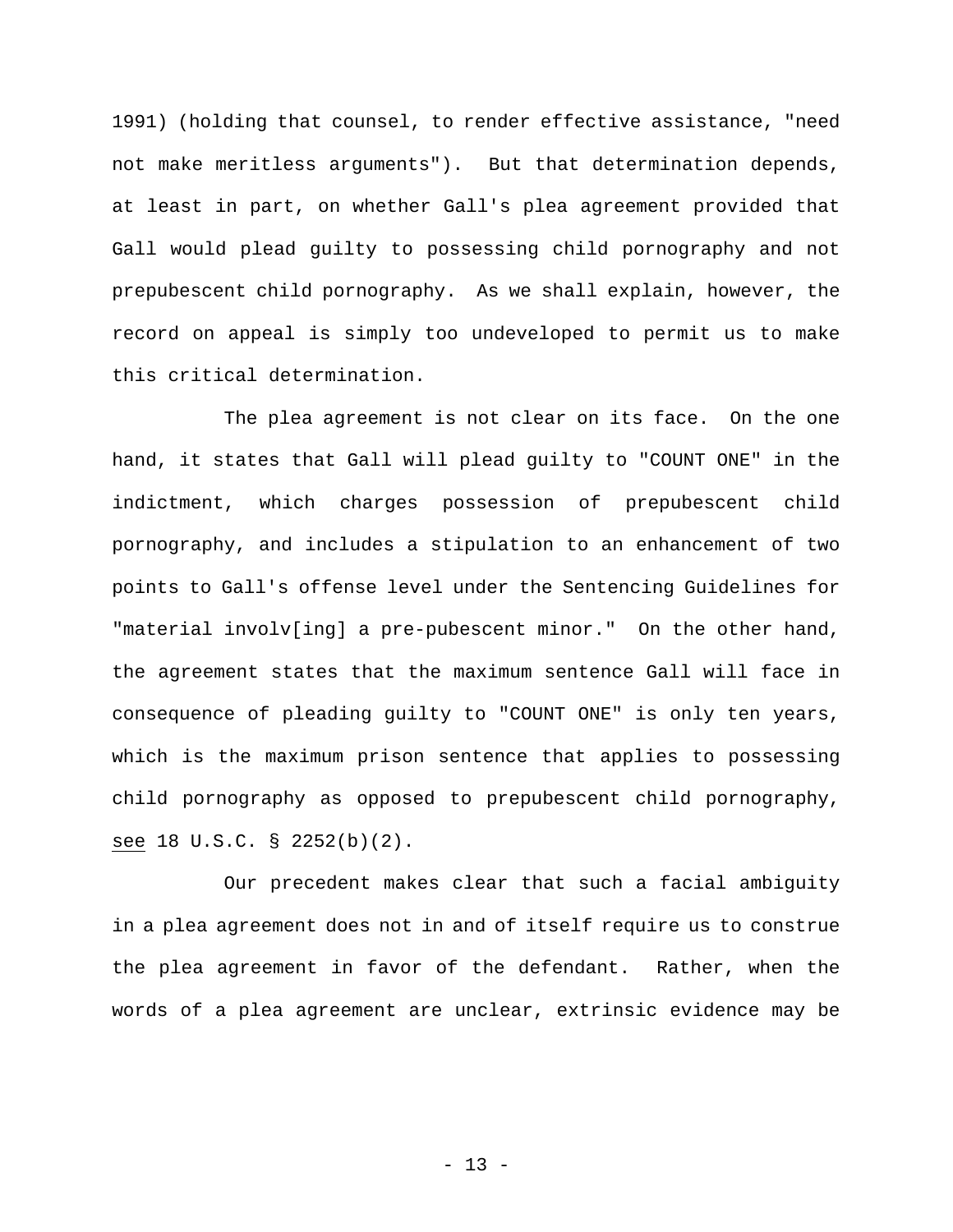considered to clarify the parties' understanding.6 Thus, Gall's ineffective assistance claim ultimately hinges on what the extrinsic evidence might show about the parties' understanding of the agreement.

 Perhaps that evidence supports the government's contention that the parties agreed that Gall would plead guilty to possession of prepubescent child pornography. Perhaps that evidence supports Gall's contention that the parties understood that Gall would plead only to possession of child pornography. Perhaps that evidence shows only that the parties' understanding remains unclear and thus that the agreement must be construed as

 <sup>6</sup> See United States v. Marchena-Silvestre, 802 F.3d 196, 202 (1st Cir. 2015) ("[W]e construe the terms and conditions in plea agreements in accordance with traditional principles of contract law, looking outside the document only as necessary to provide illuminating context or resolve ambiguities in the writing." (citations omitted)); United States v. Alegria, 192 F.3d 179, 183 (1st Cir. 1999) ("If a plea agreement unambiguously resolves an issue, that usually ends the judicial inquiry. If, however, a plea agreement lacks clarity or is manifestly incomplete, the need to disambiguate may justify resort to supplementary evidence or other interpretive aids." (citation omitted)); United States v. Giorgi, 840 F.2d 1022, 1028-29 (1st Cir. 1988) (finding that "although the [plea] agreement did contain a facial ambiguity, the construction of that agreement by the court below [in favor of the government] was consistent with the reasonable expectations of the parties," and citing United States v. Fields, 766 F.2d 1161 (7th Cir. 1985), which defined reasonable expectations to include the parties' understanding of the terms of an agreement, see id. at 1169-70); see also United States v. Gutierrez-Rentas, 2 F. App'x 30, 32-34 (1st Cir. 2001) (per curiam) (construing an ambiguity in a plea agreement in favor of the government after considering what the parties "understood" the agreement to entail, as evidenced by statements made at the change-of-plea hearing).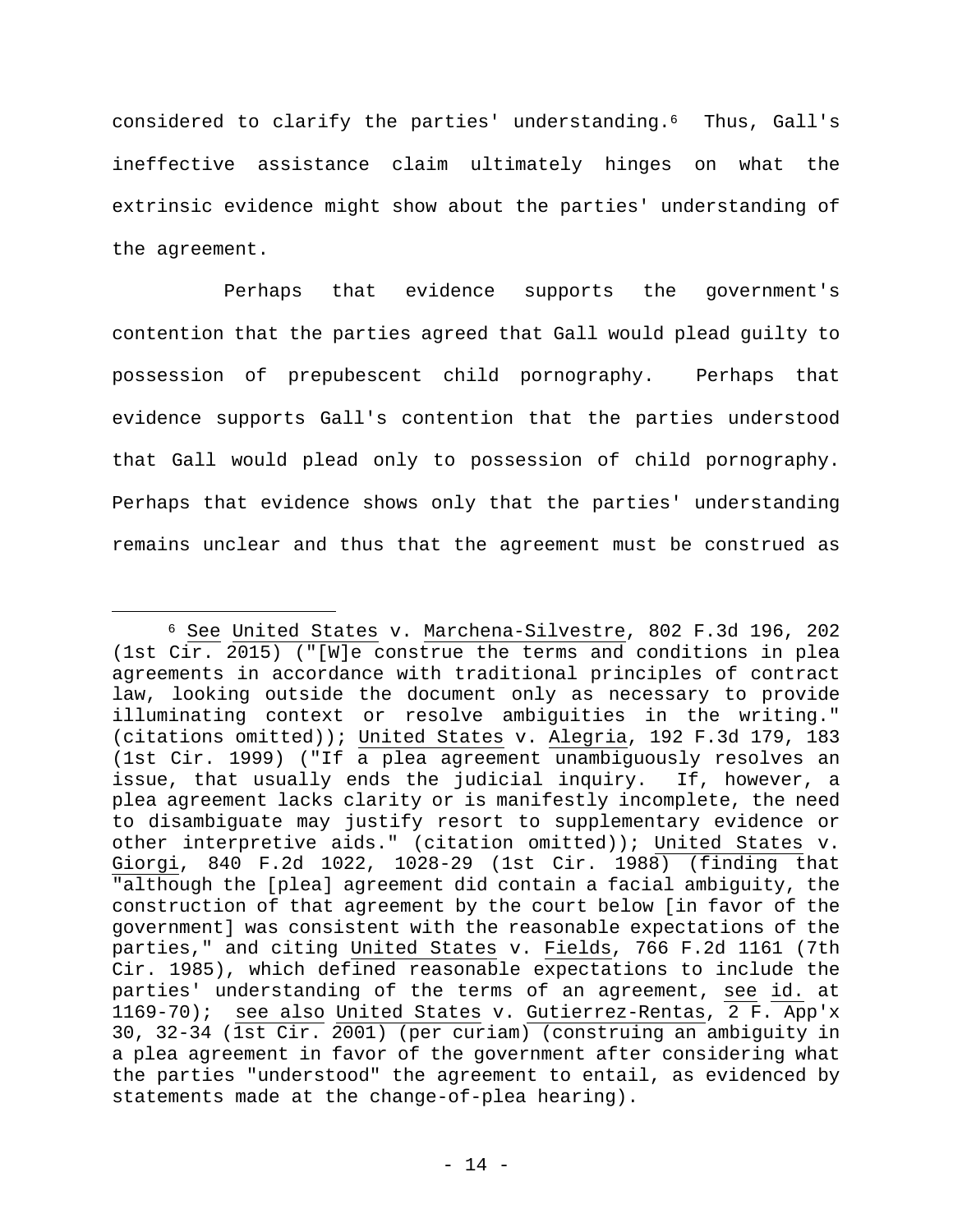Gall asks us to construe it in light of its ambiguous nature. See United States v. Newbert, 504 F.3d 180, 185 (1st Cir. 2007) ("Ambiguities in plea agreements are construed against the government.").

We are not, however, in any position to choose from among these possibilities given the limited record that we have before us. In fact, as we have noted, the record shows that the conversation between the District Court and the parties that led to the second plea colloquy took place off the record, and this conversation might well illuminate the parties' understanding of the agreement. We thus decline to depart from our usual approach in which we decline to resolve claims of ineffective assistance of counsel on direct appeal. See Vázquez-Larrauri, 778 F.3d at 293. Nevertheless, because Gall has shown a fair likelihood of success on this particular ineffective assistance of counsel claim, and because the claim is "factually complex and legally intricate" and "the facts are largely undeveloped and appellant (who is both incarcerated and indigent) is severely hampered in his ability to investigate them," we direct the District Court, "if [Gall] petitions for section 2255 relief and demonstrates continued financial eligibility, to appoint counsel for him under 18 U.S.C. § 3006A(a)(2)(B)." United States v. Mala, 7 F.3d 1058, 1063-64 (1st Cir. 1993).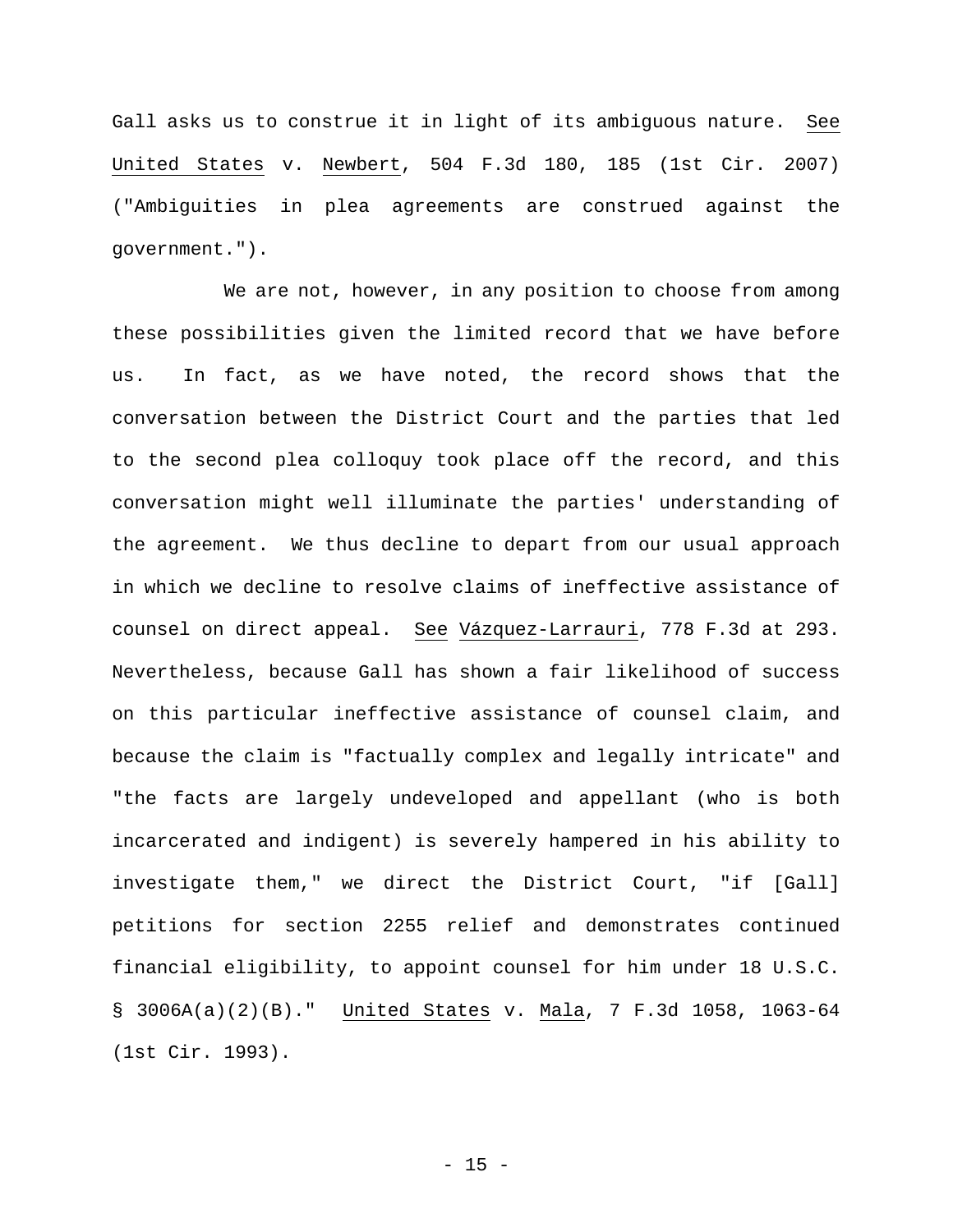We now turn to Gall's challenges to his sentence. He raises four in all, some of which challenge the sentence as a whole and some of which focus on problems with certain aspects of it.

## **A.**

 Gall first argues that the prosecutor breached the plea agreement at the sentencing hearing and that the breach requires a new sentencing hearing. Gall contends that the breach occurred when the prosecutor said to the District Court:

> Your Honor, in this case let me first state that we have no objection to the pre-sentence report. Of course, it came back different than our plea agreement, but the calculations, we believe, are correct. That being said, we are going to stand by our 87-month request in this. We have [agreed to] a range of 70 to 87 months. We are going to recommend a sentence of 87 months of imprisonment.

Gall argues that the prosecutor's statement that the calculations in the PSR were "correct" breached the plea agreement. He points out that the PSR included two guideline enhancements -- one for the number of images possessed and the other for distribution of child pornography in exchange for a thing of value -- that were not in the plea agreement and that the parties had agreed in that agreement that "no further adjustments or departures to Defendant's base offense level shall be sought by the parties."

 To succeed on this argument, Gall concedes that he must show plain error due to his failure to raise this argument below.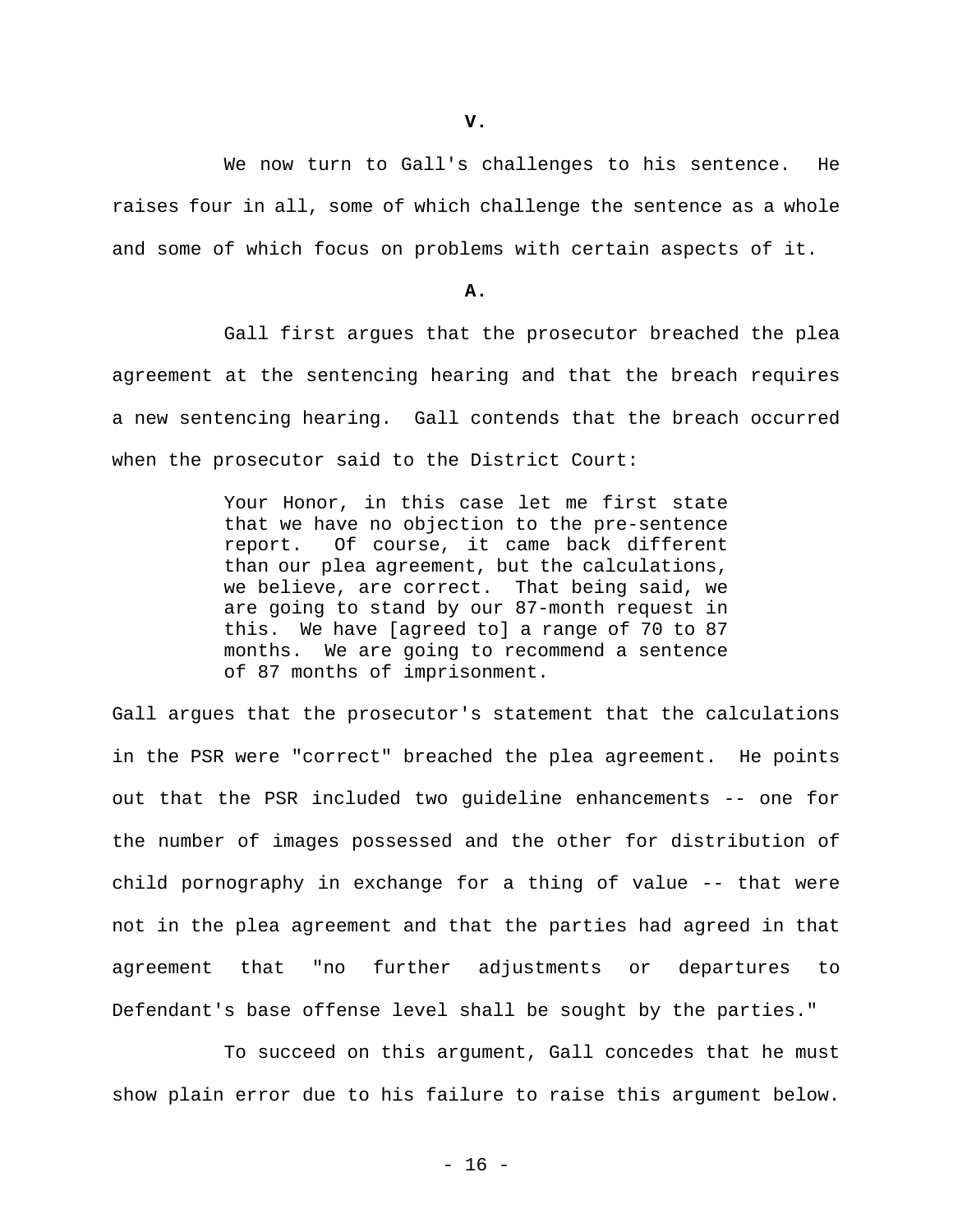Gall thus must show that the government breached the plea agreement, that the breach was "clear or obvious," that Gall was prejudiced as a result, and that the error "seriously affect[s] the fairness, integrity or public reputation of judicial proceedings." Puckett v. United States, 556 U.S. 129, 135, 141- 43 (2009) (alteration in original) (quoting United States v. Olano, 507 U.S. 725, 736 (1993)); see also United States v. Riggs, 287 F.3d 221, 225 (1st Cir. 2002) (explaining that although plain error review "usually applies to errors committed by the court, we have also assessed governmental breaches of plea bargains, in the absence of a contemporaneous objection, under this same standard"). Gall has not done so.

 The first problem for Gall concerns his argument that the prosecutor breached the plea agreement. The prosecutor stated that the government's position was that the calculations in the PSR correctly reflected the facts in the case. At the same time, the prosecutor sought only the enhancements in the plea agreement by recommending a sentence of 87 months -- a sentence that reflects the guideline calculations in the plea agreement, and not those in the PSR.7 Thus, the prosecutor's statement to the District Court

 <sup>7</sup> The plea agreement calculated an offense level of 27. Although the agreement left Gall's criminal history category open, the PSR calculated Gall's criminal history as category I, and a criminal history category I and offense level of 27 corresponds to a guideline range of 70 to 87 months. See U.S.S.G. Sentencing Table (2014).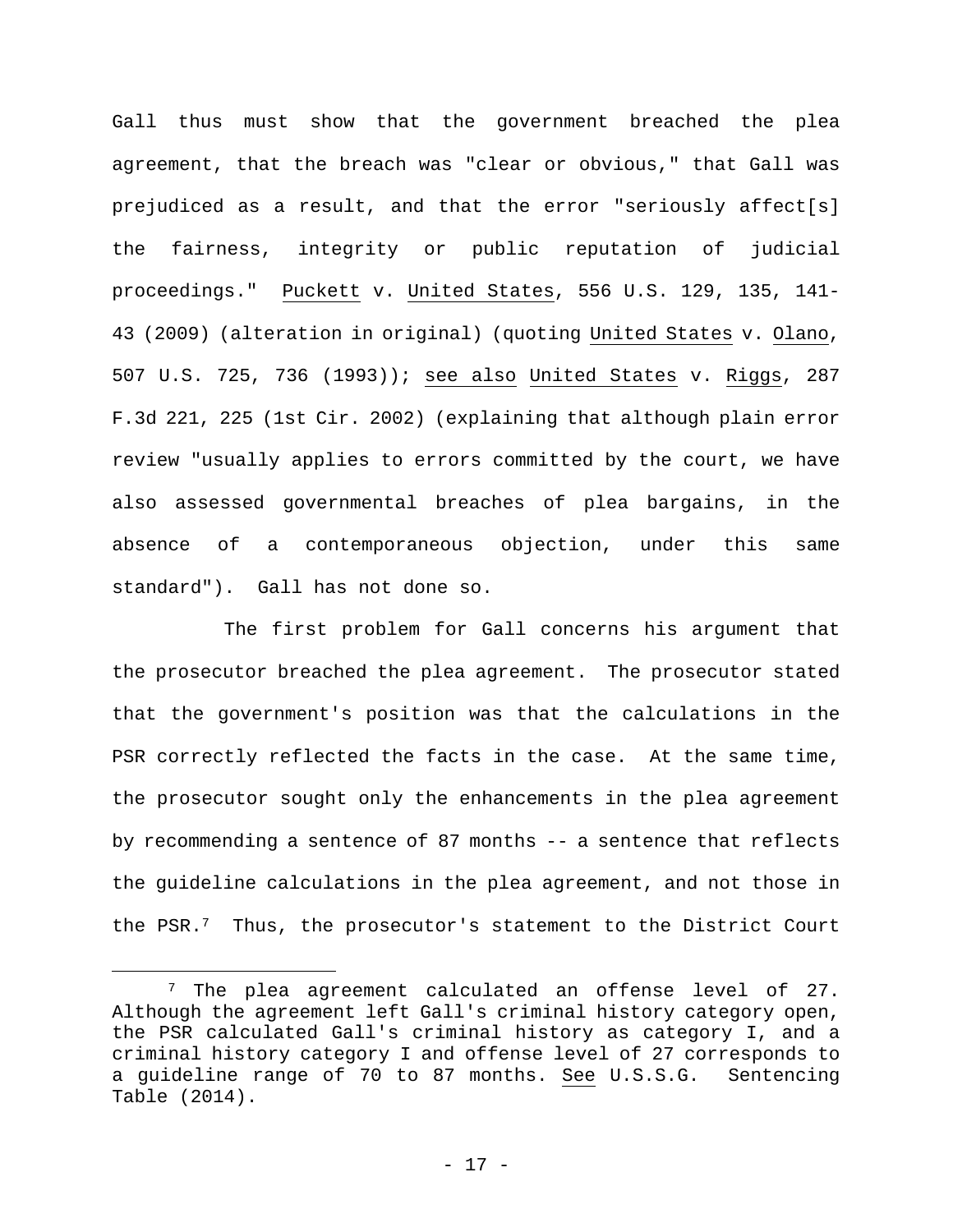does not reveal -- as Gall would have us conclude -- that the prosecutor sought enhancements beyond those set forth in the plea agreement. Rather, in responding to the District Court, the prosecutor appears to have carefully balanced his two (in this case competing) obligations to comply with the terms of the agreement and "to provide relevant information to the sentencing court." United States v. Almonte-Nuñez, 771 F.3d 84, 89-90 (1st Cir. 2014); see also United States v. Reyes-Santiago, 804 F.3d 453, 474 (1st Cir. 2015) ("'[T]he prosecution's solemn duty to uphold forthrightly its end of any bargain that it makes in a plea agreement' must be balanced against 'its equally solemn duty to disclose information material to the court's sentencing determinations.'" (alteration in original) (quoting United States v. Saxena, 229 F.3d 1, 5 (1st Cir. 2000))).

 In addition, Gall has not now shown that he was prejudiced by any breach, even assuming that there was one. For while Gall objects to the prosecutor's statement that the guideline calculations in the PSR were "correct," defense counsel acknowledged at the sentencing hearing that the record supported the PSR's calculations. Moreover, the District Court's explanation for Gall's sentence does not indicate that the District Court adopted the calculations in the PSR because of the prosecutor's statement, or that the District Court would not have adopted those calculations absent that statement. For these

- 18 -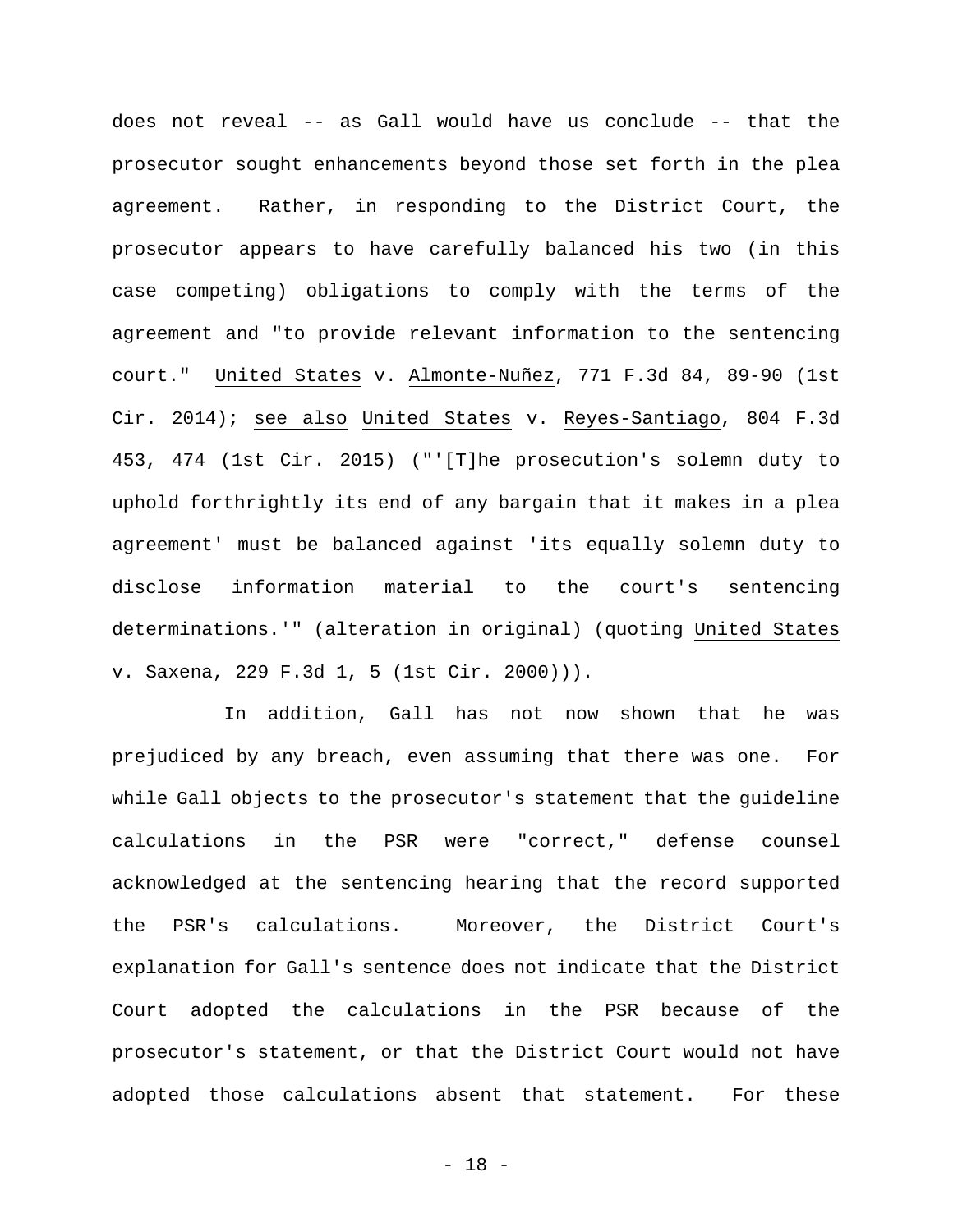reasons, Gall has not shown the prejudice necessary to establish plain error in this case. See Puckett, 556 U.S. at 141-42.8

**B.** 

Gall next argues that the District Court erred when it applied a five-level enhancement to his base offense level under U.S.S.G. § 2G2.2(b)(3)(B). That enhancement applies when a person convicted of possessing child pornography also distributed child pornographic materials "for the receipt, or expectation of receipt, of a thing of value, but not for pecuniary gain." Id. But Gall waived this objection below.

 The PSR stated that Gall distributed child pornography "for the receipt, or expectation of receipt, of a thing of value," and described online communications in which Gall requested images from others, expressed appreciation for images that others had sent him, and, in one instance, demanded, "U first so I can build trust send photos." Gall did not object to the PSR, and at the sentencing hearing defense counsel expressly remarked, while in Gall's presence, on the PSR's application of the five-level enhancement that Gall now challenges. Defense counsel stated that the enhancement applied because Gall "would upload and would

<sup>8</sup> Gall also argues that counsel was ineffective in failing to object to the prosecutor's statement on the ground that it constituted a breach of the plea agreement. Although we are doubtful that this argument has merit, we leave it to be raised, if Gall so chooses, in a § 2255 petition.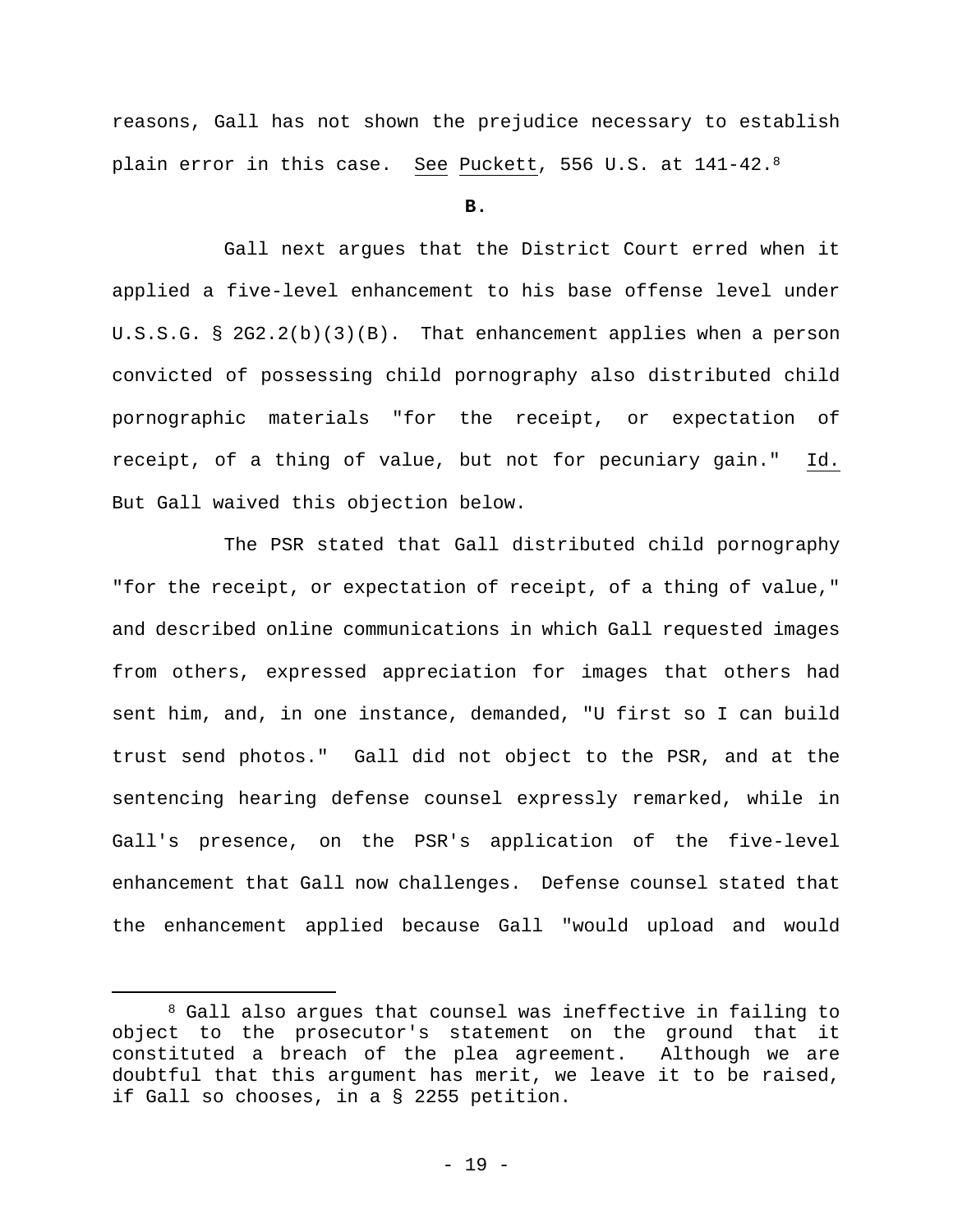exchange images" and "would get something in return." Defense counsel moreover characterized Gall, again in Gall's presence, as somebody "going through the Internet and browsing and actually exchanging images with other people that are as sick as him." Gall therefore cannot challenge that enhancement on appeal. See United States v. Murphy-Cordero, 715 F.3d 398, 400-01 (1st Cir. 2013) (holding that defense counsel's "admi[ssion] in the district court that the defendant possessed firearms during the commission of the offense of conviction" waived for the purposes of appeal any objection to the application of a two-level enhancement for possession of a dangerous weapon).9

### **C.**

Gall next argues that, even if the District Court correctly calculated the guidelines sentencing range, his 135 month prison sentence is substantively unreasonable and that he should have been sentenced in accordance with the much lower sentencing range -- 70-87 months -- that the parties recommended in the plea agreement. But the District Court is not bound by such a recommendation, see United States v. Reverol-Rivera, 778 F.3d 363, 367 (1st Cir. 2015), and the actual sentence Gall received is at the low end of the guideline sentencing range of

er a sequence of the counsel's performance was sequence on that counsel's performance was set of the counsel's  $\theta$ constitutionally deficient because she failed to object to this enhancement. We leave that argument, too, for a § 2255 petition.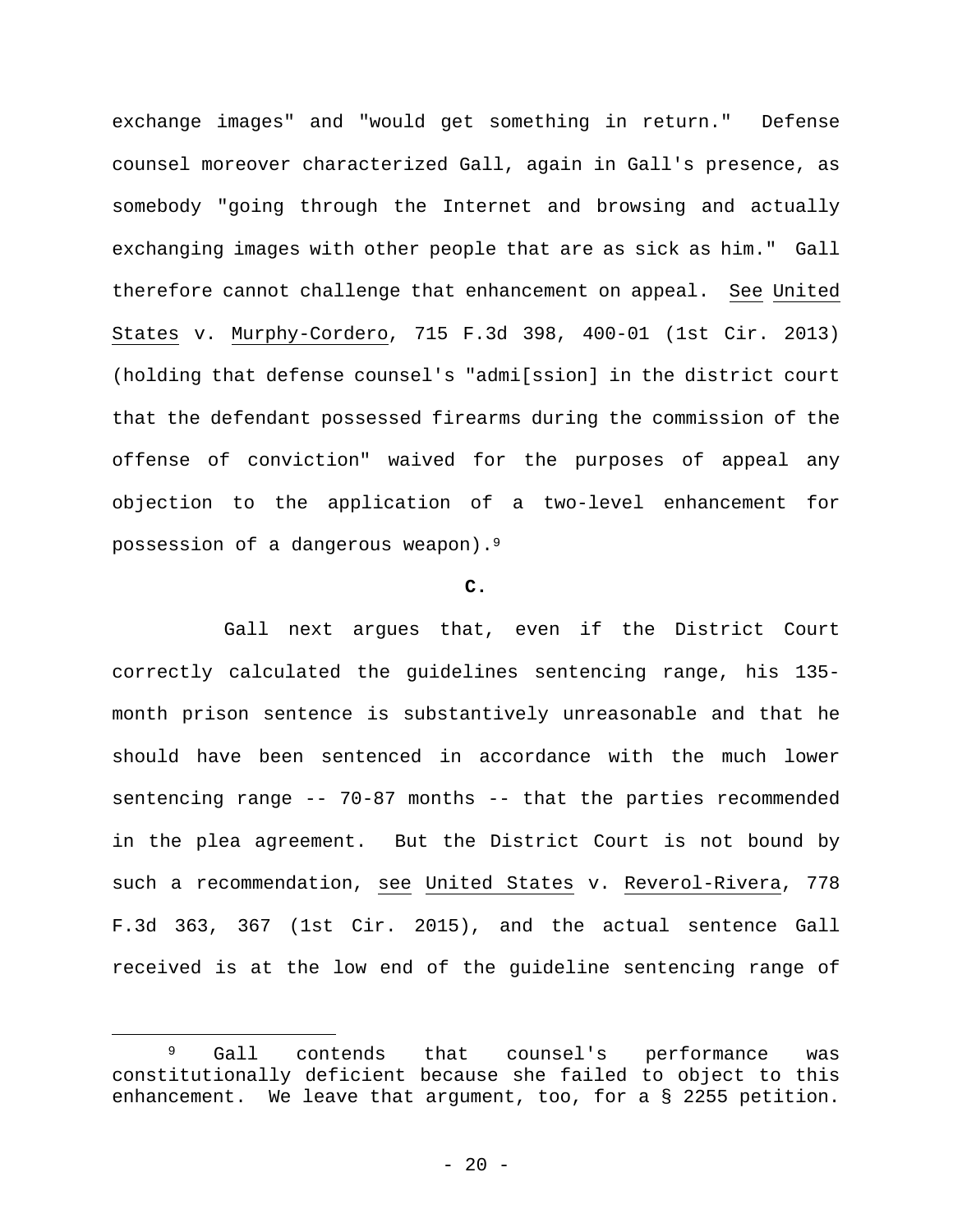135 to 168 months. Thus, for Gall's substantive reasonableness challenge to succeed, the parties agree, he must make the difficult showing that the District Court abused its discretion in not imposing a below-guidelines sentence. Gall has not done so.

 To support his argument, Gall points to various mitigating factors. He is, as he puts it, "a 54-year-old father of four who stopped his education in eleventh grade to help his mother by working," who worked "his entire life" and has "a childhood history of being sexually abused, which led him to alcoholism." Gall also argues that he "just possessed" child pornography and exhibited "no intentions of actually . . . molesting any child." Accordingly, he contends that a sentence of 70 to 87 months, as recommended in the plea agreement, would be sufficient for him to receive "treatment," and that a long term of civil commitment or supervised release would provide adequate punishment and deterrence.

 The District Court determined, however, that sentencing within the below-guidelines range proposed by the parties would "not reflect the seriousness of the offense, [] not promote respect for the law, [] not protect the public from further crimes by Mr. Gall, and [] not address the issues of deterrence and punishment." The District Court further explained that although Gall did not "touch[] or abuse[]" children himself, his possession of child pornography fueled the market for child pornography, and thus

- 21 -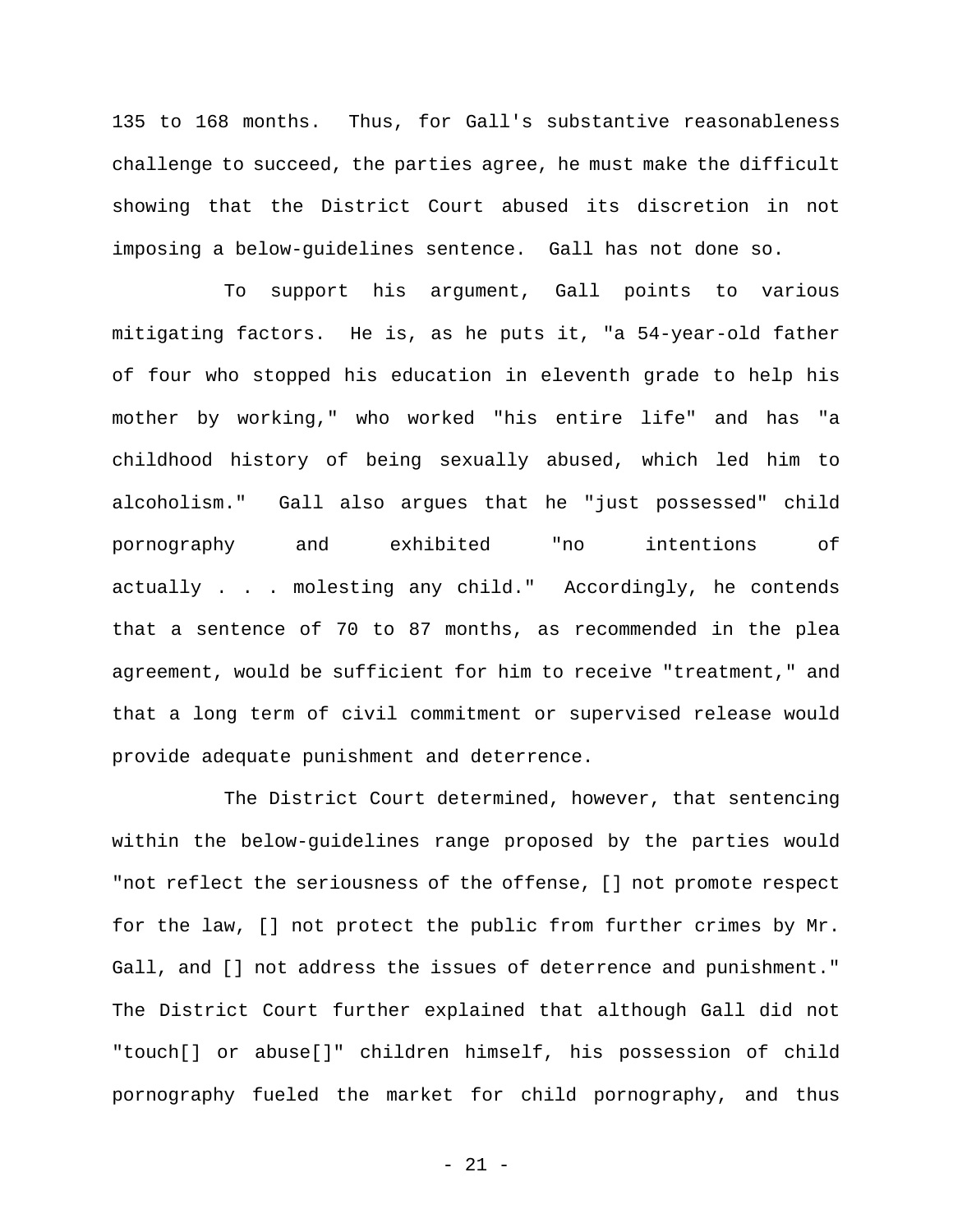indirectly harmed children. And the District Court offered this explanation for its sentence after discussing some of the mitigating factors Gall identifies and after having been made aware of the others either by the PSR or by the arguments that Gall's counsel made at the sentencing hearing. Thus, Gall's challenge to the substantive reasonableness of the sentence fails. See United States v. Martin, 520 F.3d 87, 96 (1st Cir. 2008) (explaining that a "plausible sentencing rationale and a defensible result" form the "the linchpin" of a substantively reasonable sentence); see also United States v. Rivera-Clemente, 813 F.3d 43, 53 (1st Cir. 2016) ("The sentencing court has 'the latitude to emphasize the nature of the crime over the mitigating factors, and such a choice of emphasis . . . is not a basis for a founded claim of sentencing error.'" (alteration in original) (quoting United States v. Ramos, 763 F.3d 45, 58 (1st Cir. 2014))).

## **D.**

Gall's final challenge to his sentence focuses on the special condition on his 15-year term of supervised release that limits his access to all pornographic material. He concedes that he did not object to this condition below and that he must meet the plain error standard. We conclude that he has done so.

 The special condition that Gall challenges provides that Gall may not: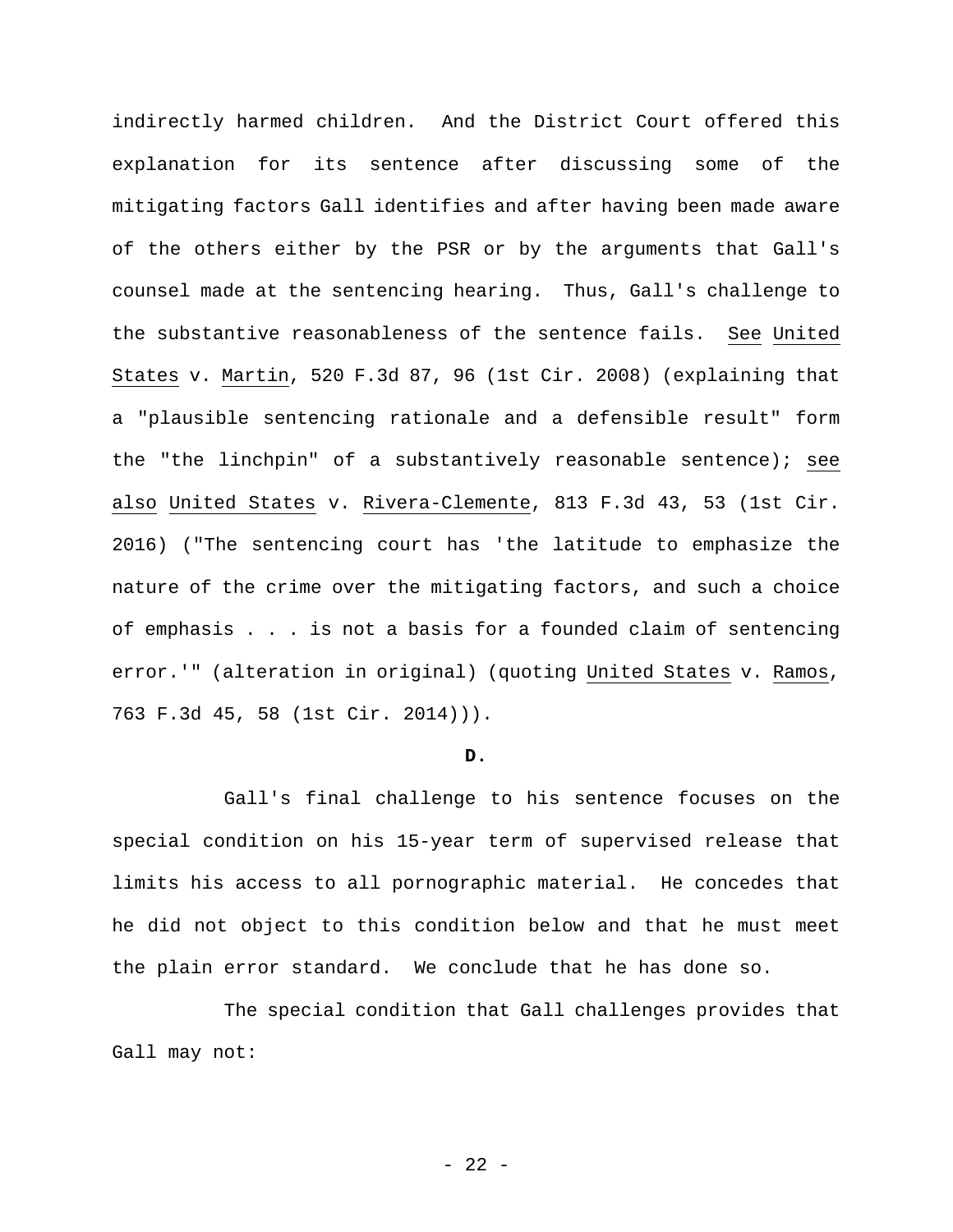view, use, possess, purchase, distribute or subscribe to any form of pornography, erotica or sexually stimulating visual or auditory material, electronic media, computer programs or service, including but not limited to videos, movies, pictures, magazines, literature, books, or other products depicting images of nude adults or minors in a sexually explicit manner.

The condition further forbids Gall from entering any location where such material can be accessed. It states:

> Defendant shall not enter any location where pornography, erotica or sexually stimulating visual or auditory material can be accessed, obtained or viewed, including adult pornography shops, strip or topless clubs, massage parlors, or any business where the primary function is to provide pornography or sexual services.<sup>10</sup>

Our prior decisions in United States v. Perazza–Mercado,

553 F.3d 65 (1st Cir. 2009), and United States v. Medina, 779 F.3d 55 (1st Cir. 2015), guide our analysis in this case. In each case, we considered, on plain-error review, challenges to conditions that prohibited the defendants in those cases from possessing any

 <sup>10</sup> Gall does not challenge the final line of the special condition, which prohibits him "from accessing any material that relates to the activity in which he was engaged in committing his offense, namely child pornography." Nor does Gall challenge the entire condition as vague, and so we need not decide whether it presents a vagueness problem. See United States v. Medina, 779 F.3d 55, 61 n.5 (1st Cir. 2015) (taking this same approach to a similar condition where no vagueness issue was presented); cf. United States v. Perazza–Mercado, 553 F.3d 65, 81 (1st Cir. 2009) (Howard, J., dissenting in part) (raising possible concerns about the vagueness of a condition that prohibited a defendant from possessing "any kind of pornographic material").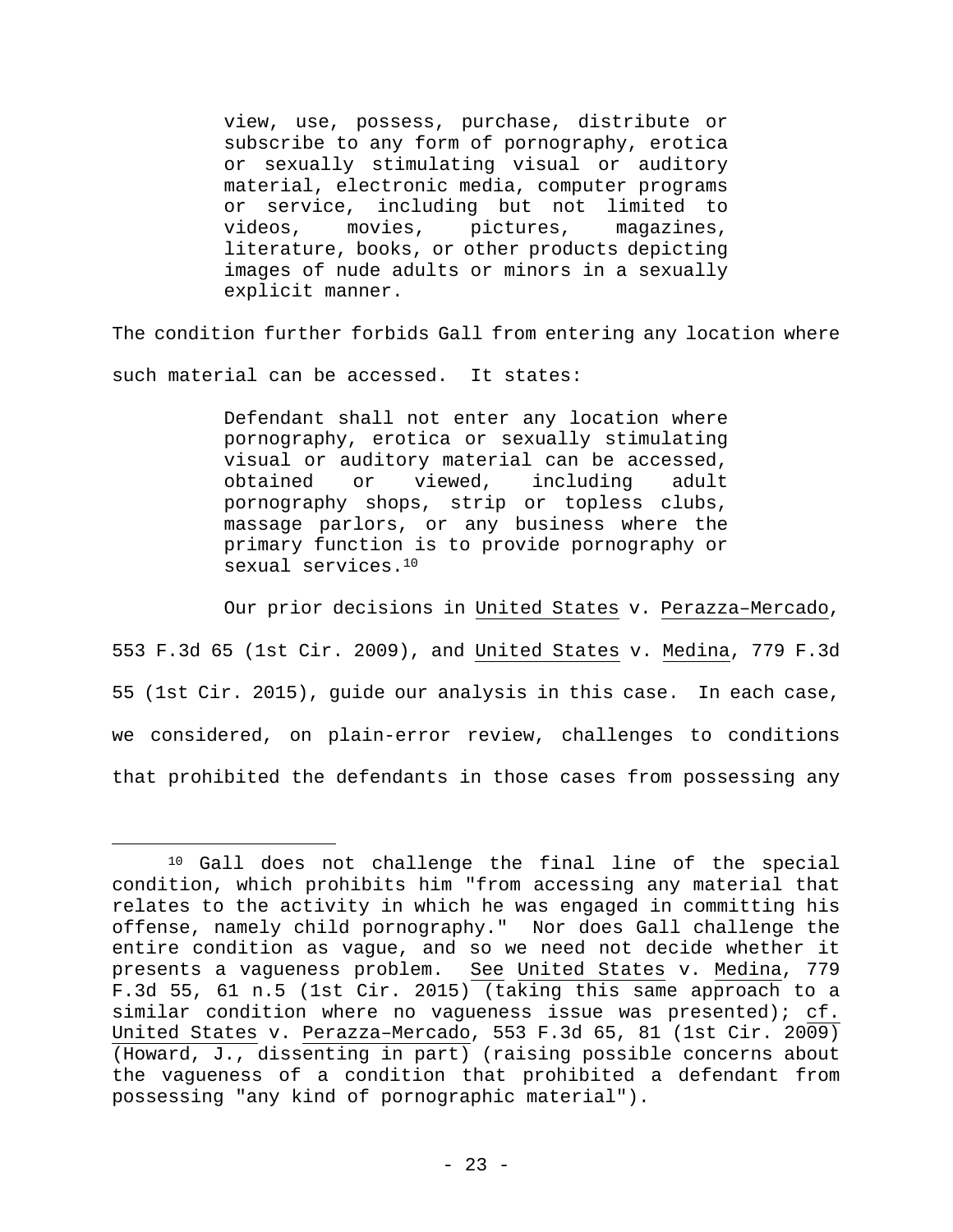pornographic materials. Medina, 779 F.3d at 61-62; Perazza-Mercado, 553 F.3d at 74-75. In finding for the defendant in each case, we explained that a trial court must "provide a reasoned and case-specific explanation for the sentence it imposes," and we held that the trial court had not done so with respect to the special condition banning the defendant's possessing any pornography. Medina, 779 F.3d at 61-63; Perazza-Mercado, 553 F.3d at 75-76. We further held that the district court's reasoning could not be inferred from the record, Medina, 779 F.3d at 63; Perazza-Mercado, 553 F.3d at 75-76, as there was no evidence in the record to support the conclusion that pornography had "contributed to [the defendant's] offense or would be likely to do so in the future," Perazza-Mercado, 553 F.3d at 76; accord Medina, 779 F.3d at 63 (same).

 The facts of this case differ from those in Perazza-Mercado and Medina in that Gall was convicted of possessing child pornography whereas the defendants in Perazza-Mercado and Medina were not convicted of child-pornography-related offenses. See Perazza-Mercado, 553 F.3d at 66 (sexual contact with a minor); Medina, 779 F.3d at 57 (failure to register as a sex offender). But, as we will explain, that difference does not require a different outcome here.

 In this case, as in both Medina and Perazza-Mercado, the District Court did not provide any explanation for imposing the

- 24 -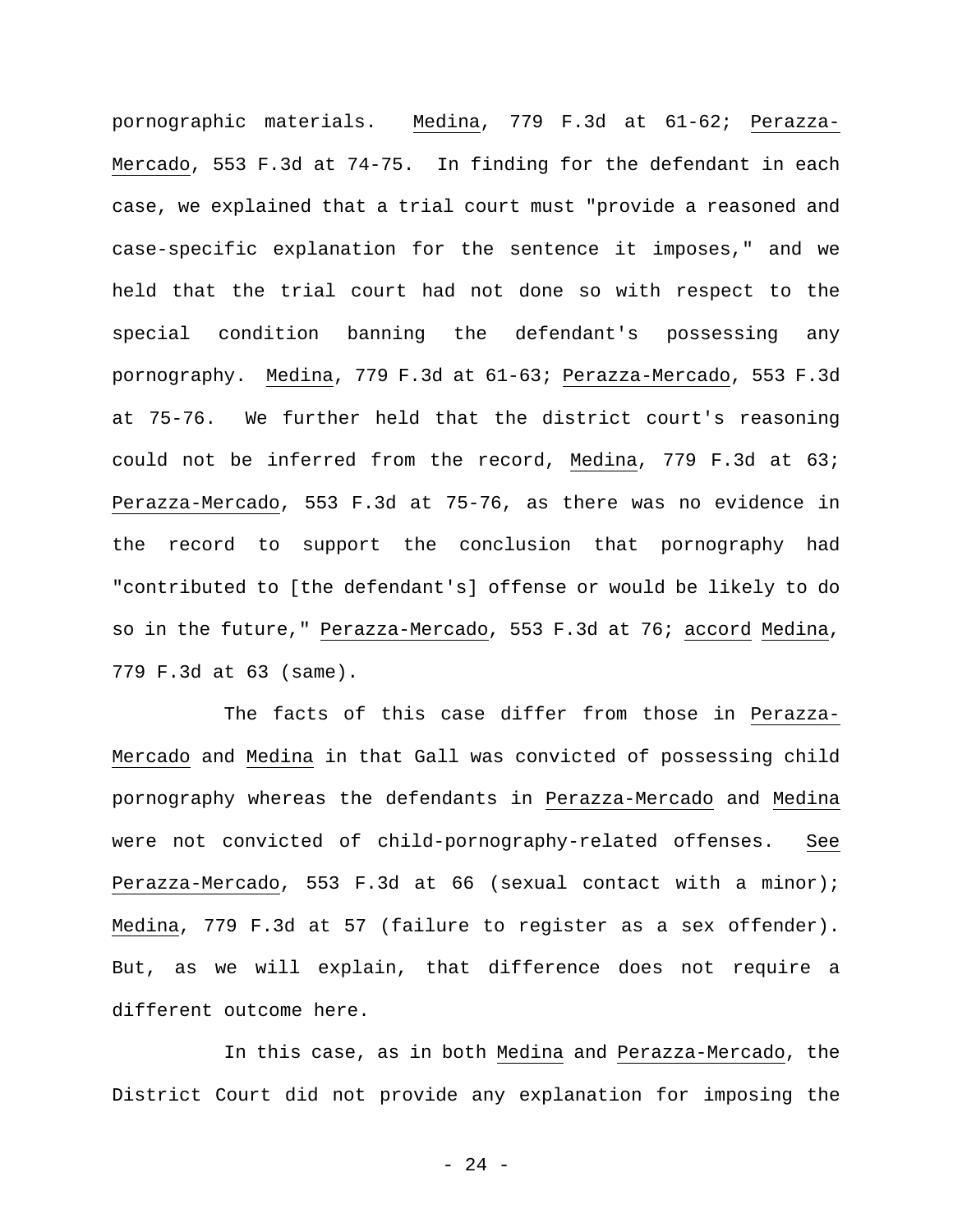special condition that Gall challenges on appeal. To show that the explanation may be inferred from the evidence in the record, the government points to the statement in the PSR that Gall's longtime partner "indicated [that] Mr. Gall would have her watch adult pornography with him and start online conversations with adults erotically" and that she "indicated Mr. Gall would want her to be part of these conversations." But a similar fact was present in Medina, see Medina, 779 F.3d at 63 (stating that the PSR "note[d] that [the defendant's] ex-wife 'indicated that they often watched pornography together while having intercourse,'" and that this occurred "at approximately the same time as [the defendant's] underlying sex offense"), and was deemed insufficient because "nothing in the record link[ed] th[at] single reference, involving lawful adult behavior, to the criminal acts that serve[d] as the basis for the special supervised release condition," id. So, too, here. In fact, Gall's partner told the probation office that although she participated in Gall's erotic online conversations with adults, she did not see any child pornography.

 The government does contend that the condition is "reasonably related to the need for correctional treatment, since Gall proved to be obsessed with pornography (of both adults and children), and because some studies find a link between recidivism of sexual offenders and exposure to pornography." But we are not sure what the government means by "obsessed," and the government

 $- 25 -$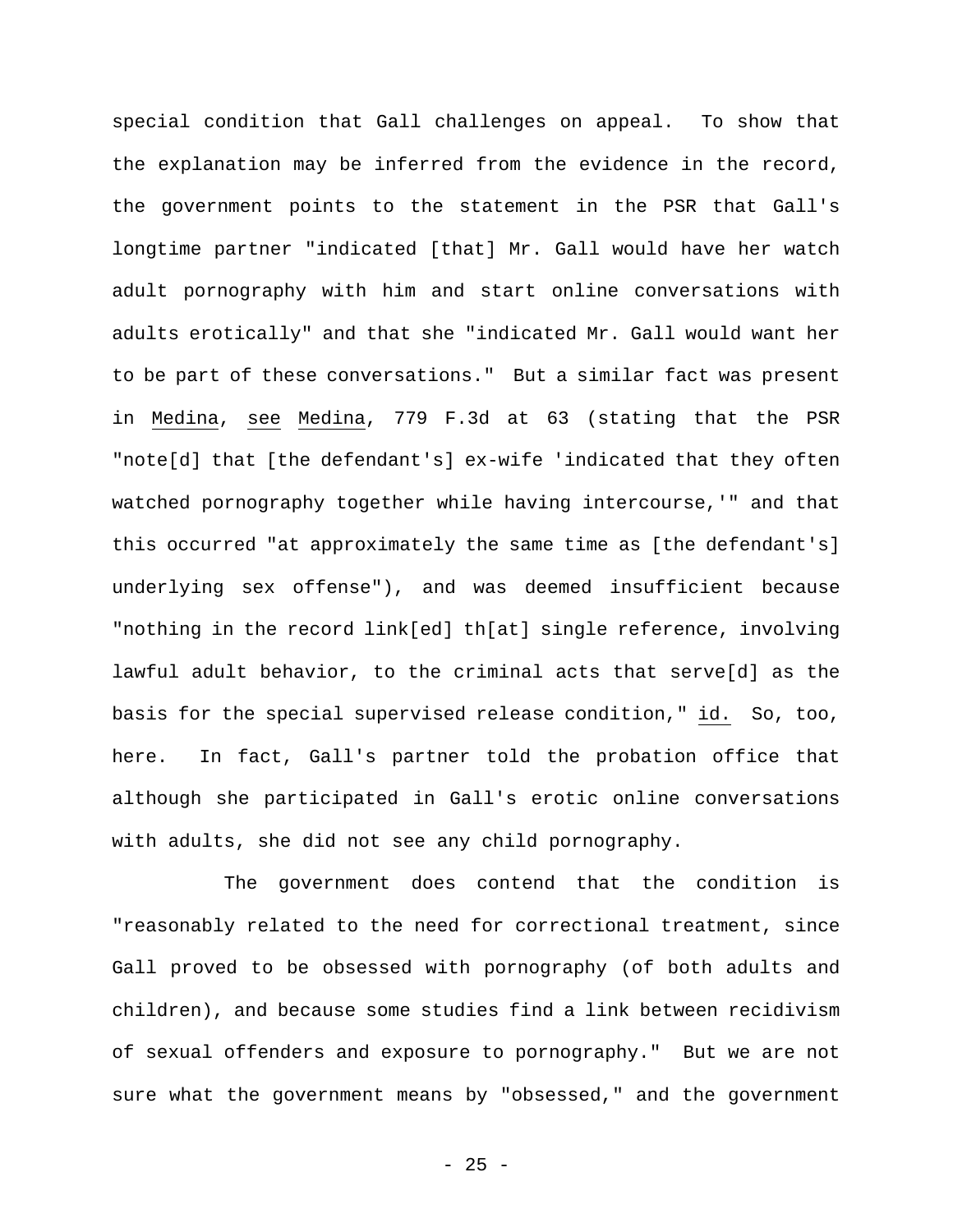has not explained why the record supports that characterization. Nor is there any indication that the District Court imposed this condition on the basis of a determination that the link that the government contends is identified in "some studies" is strong enough to support this condition. Thus, we believe our decision in Medina and Perazza-Mercado control, as the record provides no basis for inferring an explanation that the District Court otherwise did not supply. See Perazza-Mercado, 553 F.3d at 77-79 (conducting the plain error analysis); Medina, 779 F.3d at 64 (relying on Perazza-Mercado to find plain error without conducting the four-pronged analysis).

 This leaves Gall's challenge to the portion of the special condition that prohibits him from entering any location where pornographic materials are available. But this portion of the condition is plainly erroneous for the same reason the prohibition on Gall's possessing such pornographic materials is plainly erroneous: the District Court gave no explanation for imposing it and the record is not one that permits us to impose it.11

 <sup>11</sup> Because the entire special condition (save the last line regarding child pornography, which Gall does not challenge) may be vacated on the ground that it lacks "adequate evidentiary support in the record," United States v. Roy, 438 F.3d 140, 144 (1st Cir. 2006), we need not address Gall's constitutional challenge or his contention that his counsel below was ineffective in not objecting to the condition.